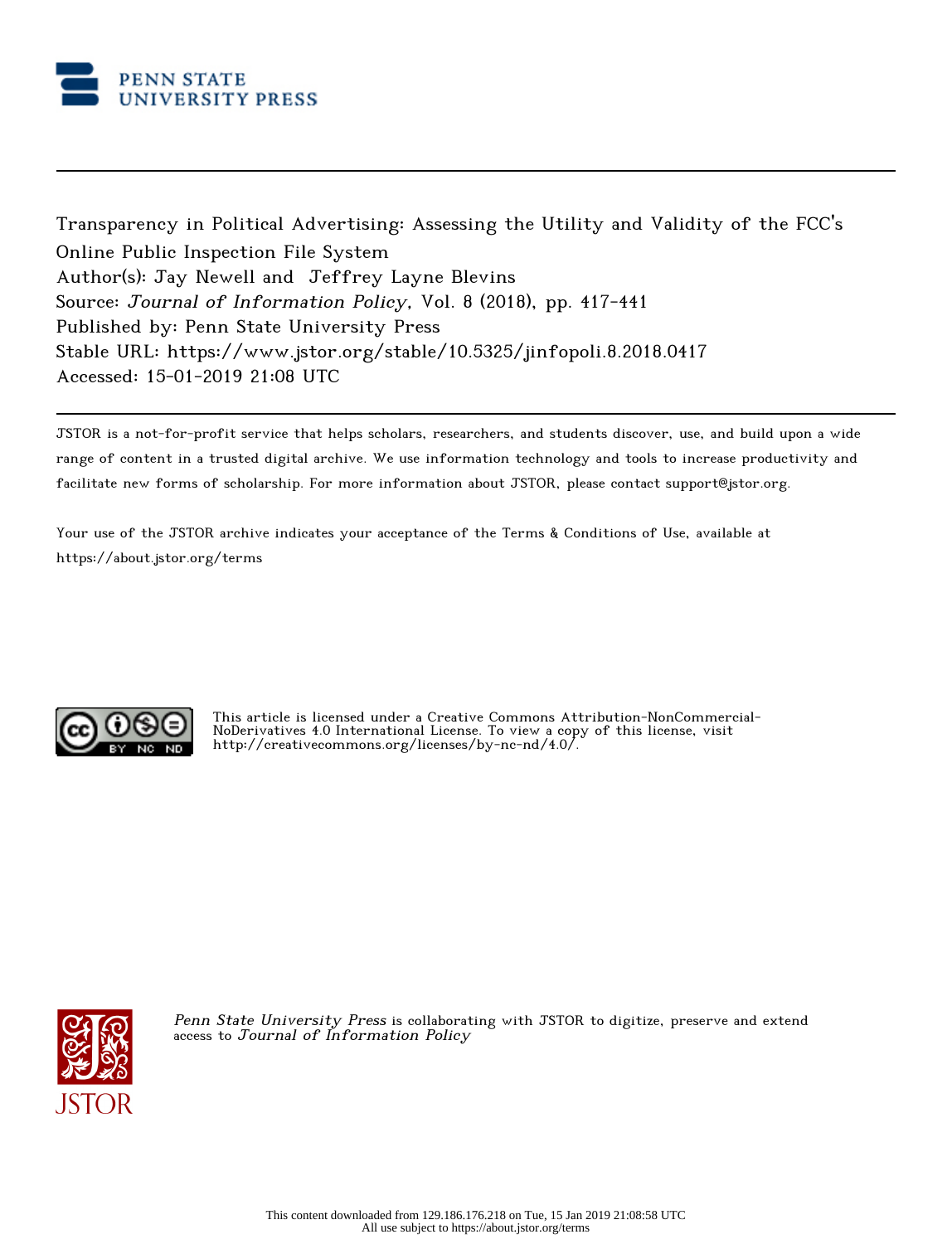# Transparency in Political Advertising

# Assessing the Utility and Validity of the FCC's Online Public Inspection File System

*Jay Newell*  Iowa State University

*Jeffrey Layne Blevins*  University of Cincinnati

#### ABSTRACT

This research explores the usability of the Federal Communication Commission's (FCC's) online Public Inspection Files to measure the sources and quantities of political advertising on broadcast television. We compared data from FCC files with data purchased from a commercial vendor in a presidential caucus campaign that stretched across nine months, including advertising sponsored by over 40 groups and totaled tens of millions of dollars. The FCC-derived and commercial data were consistent in reporting the quantity of advertising, but sponsor identification was inconsistent between data sources, raising concerns about the FCC's ability to disclose reliable information about political ad spending.

Keywords: political ad spending; transparency in election spending; FCC data policy; FCC online public inspection file system

The US Supreme Court decision in *Citizens United v*. *FEC* sharpened concerns about the dominant role that corporate wealth and special interests can play in the electoral process through financing political advertising.<sup>1</sup> The *Citizens United* ruling invalidated parts of the Bipartisan Campaign Finance Reform Act (2002) and was contrary to the Court's previous decisions in *McConnell v. FEC* and *Austin v. Michigan Chamber of Commerce*. Although the Court's decision in *Citizens United* found restrictions on the amount of corporate spending on election campaigns to be unconstitutional, it let stand disclosure provisions in order to provide information to voters. Consequently, the quality of publicly accessible data about political advertising is of critical importance to understanding

1. See Blevins; Levi; and Levitt.



Journal of Information Policy, Volume 8, 2018 This work is licensed under Creative Commons Attribution CC-BY-NC-ND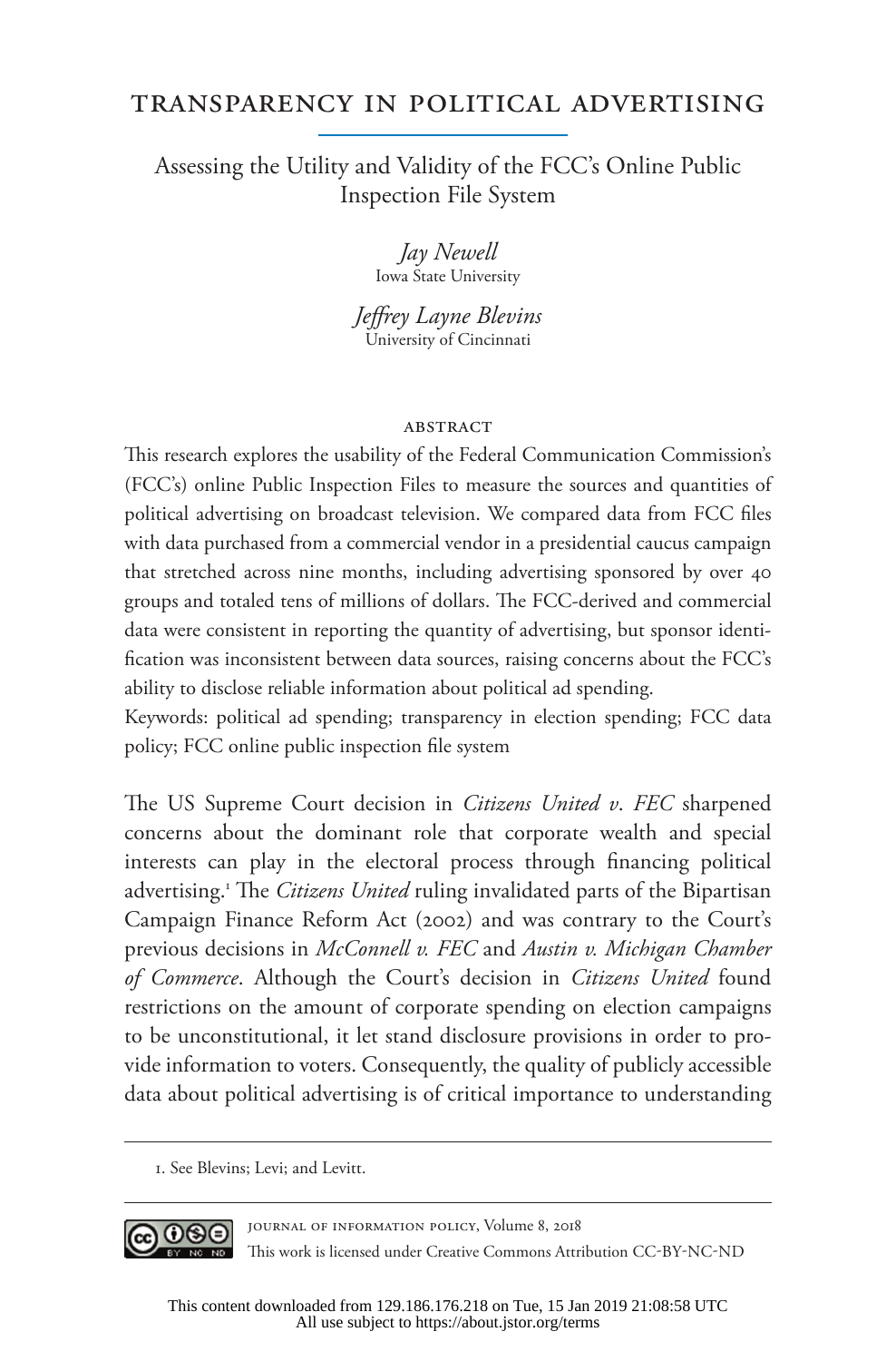the role that corporations and other private interests play in the electoral process.

One of the remaining forms of public oversight of financial influence<sup>2</sup> in political advertising is the FCC's requirement that broadcasters disclose information about their political ad sales through each broadcast station's online Public Inspection Files. It is important to more fully understand the accessibility and accuracy of this information.

The study that we present here focused on advertising during the Iowa caucuses to test the usefulness and validity of the FCC Public Inspection Files as a source of political advertising data. We compared data derived from the FCC with data purchased from a commercial vendor, Kantar's Campaign Media Analysis Group, for \$19 million of advertising spending over 9 months by 40+ political advertisers. This is the first comprehensive, peer-reviewed study of FCC-derived data and offers critical insights for public interest groups, campaign finance reform advocates, and media researchers.

## Measuring Political Advertising: Federal Election Commission, Kantar, and the FCC

For media researchers and public interest groups, the usefulness and validity of political advertising spending measures are both key factors to understanding the power that money plays in the election process. Although there are multiple sources of data for researchers to collect political advertising data, including two federal commissions and a private company that tracks political advertising, there are significant limitations to each, including lack of detail, cost, and usability of the data. In this section, we examine how the Federal Election Commission (FEC) and Kantar Media's Campaign Media Analysis Group measure political advertising in election campaigns and the limitations of both sources. Additionally, we explore the potential for the FCC's public file system as a free alternative source of data for researchers who want a detailed gauge of spending on political advertising. Table 1 provides a comparison of the three sources by data origins, units of analysis, media covered, media not covered, costs, and timeliness.

<sup>2.</sup> Financial influence may come from a variety of sources, including corporations that form traditional PACs, as well as wealthy individuals who are making the donations to super PACs and 501c organizations.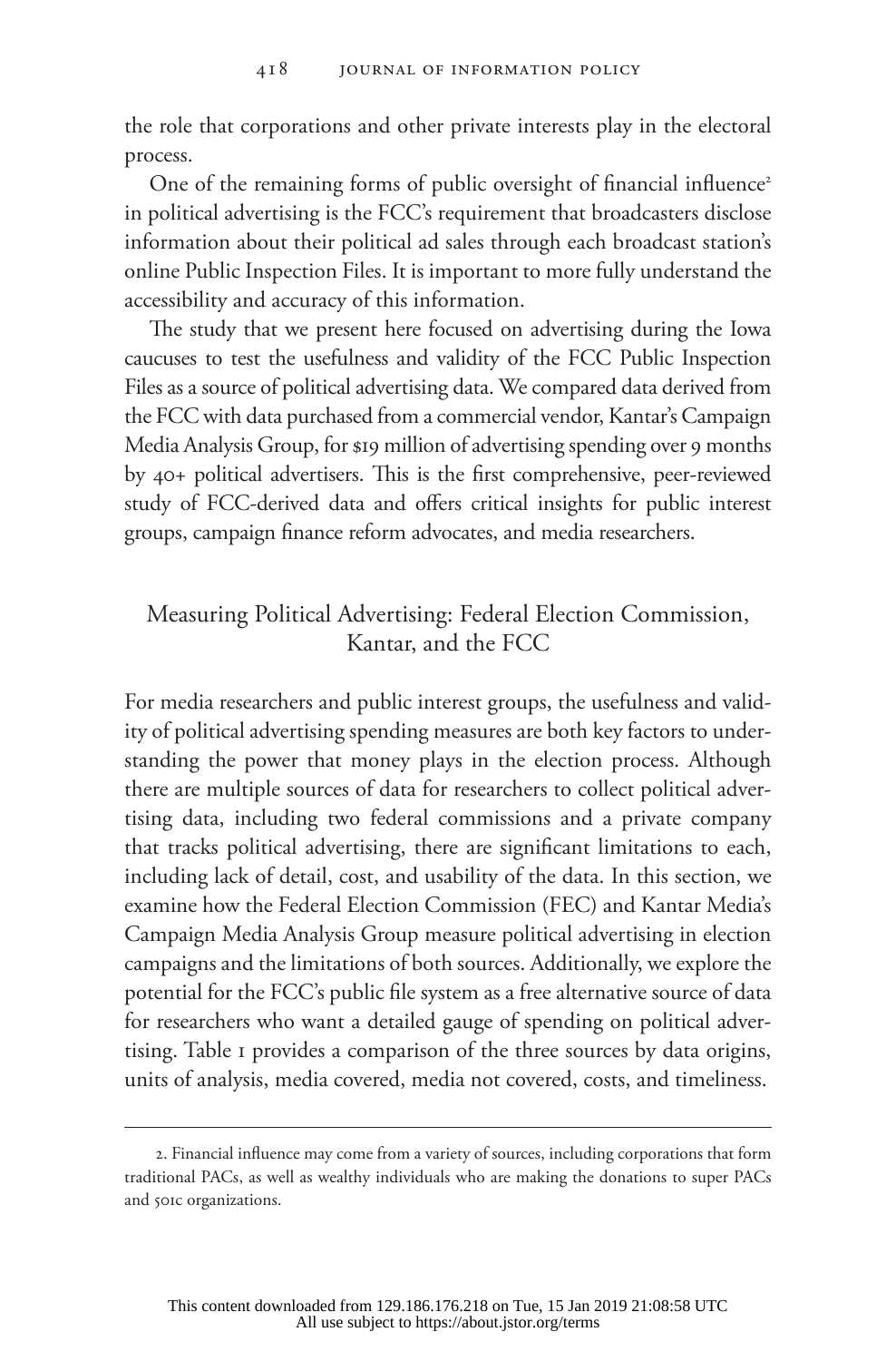|                        | <b>FEC</b>                                                                                      | Kantar                                                                                                                              | <b>FCC</b>                                                                    |
|------------------------|-------------------------------------------------------------------------------------------------|-------------------------------------------------------------------------------------------------------------------------------------|-------------------------------------------------------------------------------|
| Message source         | Candidate commit-<br>tees, political action<br>committees, and<br>other groups                  | Candidate commit-<br>tees, political action<br>committees, interest<br>groups                                                       | Candidate commit-<br>tees, political action<br>committees, interest<br>groups |
| Advertising quantity   | Advertising expendi-<br>tures in dollars                                                        | Number of ads,<br>length of ads, esti-<br>mated cost of ads                                                                         | Number of ads,<br>length of ads, cost<br>of ads                               |
| Markets                | <b>NA</b>                                                                                       | National, 210<br>Nielsen markets.<br>plus Manchester,<br>New Hampshire<br>during presidential<br>election cycles                    | All                                                                           |
| Media                  | All expenditures                                                                                | Network TV, local<br>broadcast TV,<br>network cable, local<br>radio                                                                 | Local broadcast TV,<br>local radio*, local<br>cable**, DBS***,<br>SDARS****   |
| Reporting<br>mechanism | Self-report by groups                                                                           | Electronic monitor-<br>ing of signals                                                                                               | PDFs of contracts,<br>uploaded by<br>broadcasters                             |
| Unit of analysis       | Invoice                                                                                         | Individual spots                                                                                                                    | Advertising contracts                                                         |
| Research access cost   | Free                                                                                            | Negotiated with<br>Kantar, or available<br>from Wesleyan<br>Media Project for<br>nominal fee fol-<br>lowing 2- to 4-year<br>embargo | Free                                                                          |
| <b>Blind</b> spots     | Quantity of<br>advertising in units<br>other than dollars,<br>markets purchased,<br>ad creative | Local cable, outdoor,<br>print, small markets<br>not monitored on<br>fulltime basis                                                 | National, online,<br>print, outdoor, ad<br>creative                           |

TABLE I Political Advertising Data Suppliers

*Notes:* \*Political advertising reports for radio stations with five or more employees in the top 50 markets only began in 2016, and all other radio stations begins in 2018.

\*\*Local cable systems with 5000 or more subscribers, began in 2016, and cable systems with 1000–4999 subscribers begin in 2018.

\*\*\*Direct broadcast satellite services (e.g., DirecTV, Dish).

\*\*\*\*Satellite digital audio radio service (e.g., SiriusXM).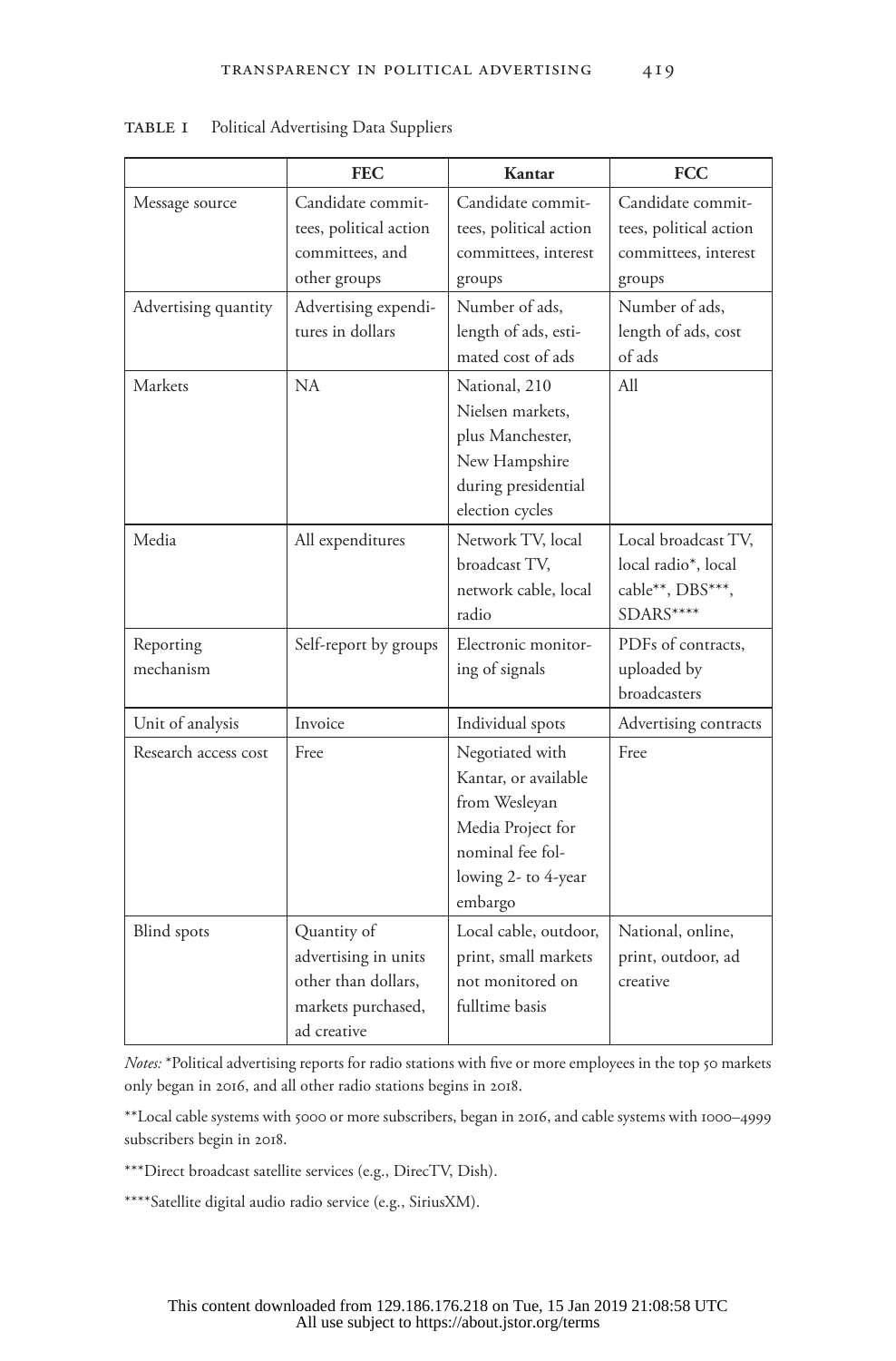### Political Advertising Spending Measures

#### *Data Source: Federal Election Commission*

The Federal Election Campaign Act (1971) requires political candidates and committees that register with the FEC to keep records of contributions and expenditures that influence the nomination or election of candidates for federal office. Additionally, as still provided under FEC rules, the law mandated that the source of funding shall be disclosed for all advertising from campaign committees, political action committees (PACs), individuals, or other organizations that "expressly advocates for the election or defeat of a clearly identified candidate."3 The primary purpose of requiring disclosure in political advertising was to reduce deception and other forms of corruption in the electoral process without inhibiting political speech or campaigning.

Such disclosure requirements survived a constitutional challenge in *Buckley v. Valeo* as the Court reasoned that disclosure requirements are the least restrictive means affecting political speech by providing information to voters about which interest groups that elected officials are most likely to be receptive toward while in office.

The level of detail within the FEC reports tends toward the vague. Candidates and committees can choose to fill in a "purpose of disbursement" field with any level of specificity. The FEC accepts "brief but specific" descriptions of disbursements such as "advertising—radio, TV, newspaper, or print" as meeting its disclosure requirements.4 There are no requirements to disclose the number of ads or when the ads were run. Additionally, if the disbursement was made to a representative firm that sells advertising time on multiple media entities, then the station or channel receiving the advertising funds are not necessarily identified. In spite of the low degree of specificity, the FEC files have been used for political science research.<sup>5</sup> However, the lack of detail in FEC filings seems to preclude its use in all but the most large-grained analyses. Arguably, the FEC filings are better employed for reviews of strategic political decisions, and of limited use for explorations of campaign tactics.

<sup>3.</sup> See Federal Election Campaign Act.

<sup>4.</sup> See Federal Election Commission.

<sup>5.</sup> For instance, Stratmann used FEC filings, as well as industry-data on advertising rates, to establish the efficacy of advertising purchases in congressional races. Hernnson also used FEC data to estimate overall media spending in congressional elections.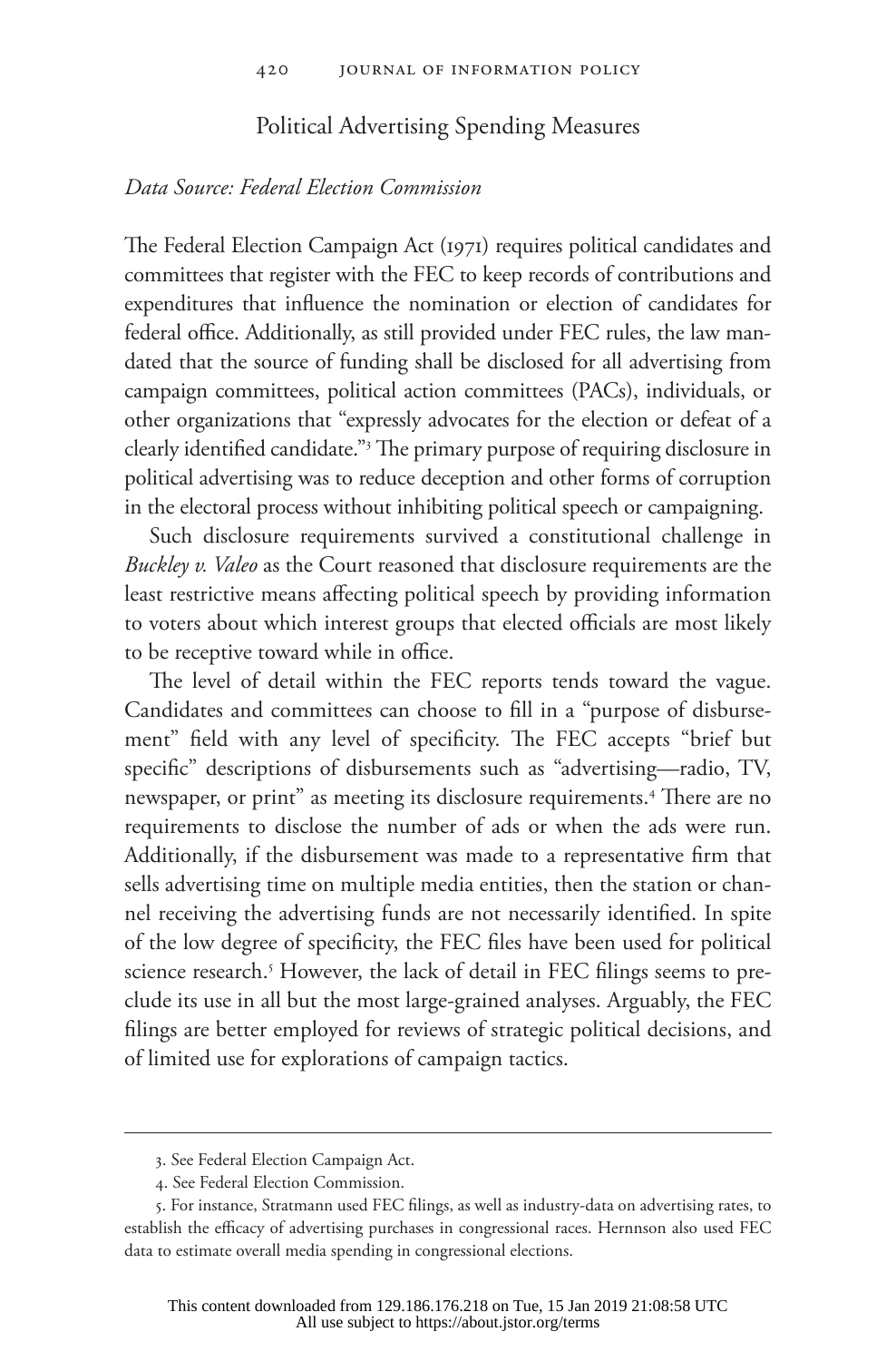#### *Data Source: Kantar Media Campaign Media Analysis Group*

The dominant<sup>6</sup> supplier of political advertising data in the United States is the Washington-based Campaign Media Analysis Group of Kantar Media (hereafter referred to as "Kantar").7 Owned by the world's largest advertising-agency-holding company, London-based WPP, Kantar is an operation within WPP's Data Management Investment Group. WPP does not break out revenues for individual operations, but the 2016 WPP Annual Report tallied  $\epsilon$ 2.61 billion (approximately \$3.41 billion USD) in revenue for the Data Management Investment Group, a significant portion of WPP's overall revenue of  $\epsilon$ 14.34 billion (approximately \$18.76 billion USD).<sup>8</sup> Clients for the Kantar Campaign Media Analysis Group include advertising agencies, political parties, political action committees, and advocacy groups.<sup>9</sup>

Kantar tracks political advertising in the United States on network television, local television, network cable television, and radio. Their coverage area includes the 210 Nielsen markets, plus Manchester, New Hampshire, during the presidential primary season.

Kantar does not publish a description of its advertising monitoring mechanism. However, discussions with Kantar personnel and a review of the data provided indicate that Kantar electronically monitors web feeds of television broadcast stations with software separating program content from advertising. The advertising content is broken into discrete spots, with a digital example of each different spot linked to a database. Kantar reports 26 variables for each spot, including the station name, program title, date and time of air, and spot length. Some of the more subjective elements of each spot are derived through human coding. Coders at Kantar review the spot, assign the name of the advertiser (e.g., "American Future Project"), a campaign (e.g., "President"), an issue ("Faith/Religion"), and a tone ("Positive"). Each spot is assigned an estimated cost. From discussions with Kantar personnel, the estimated cost is derived from discussions

<sup>6.</sup> Other suppliers of political advertising data include Nielsen's Ad Intel (http://en-us. nielsen.com/sitelets/cls/adviews.html#Resources) and iHeart Media's Media Monitors (http:// www.mediamonitors.com). Additionally, Echelon Insights (https://echeloninsights.com) and Advertising Analytics (https://advertisinganalyticsllc.com) extract data from the Federal Communication Commission (FCC) online public inspection files for sale to commercial and political clients.

<sup>7.</sup> Kantar's main office is in New York, whereas the CMAG is headquartered in Washington, DC.

<sup>8.</sup> See WPP.

<sup>9.</sup> See WPP Operating Units.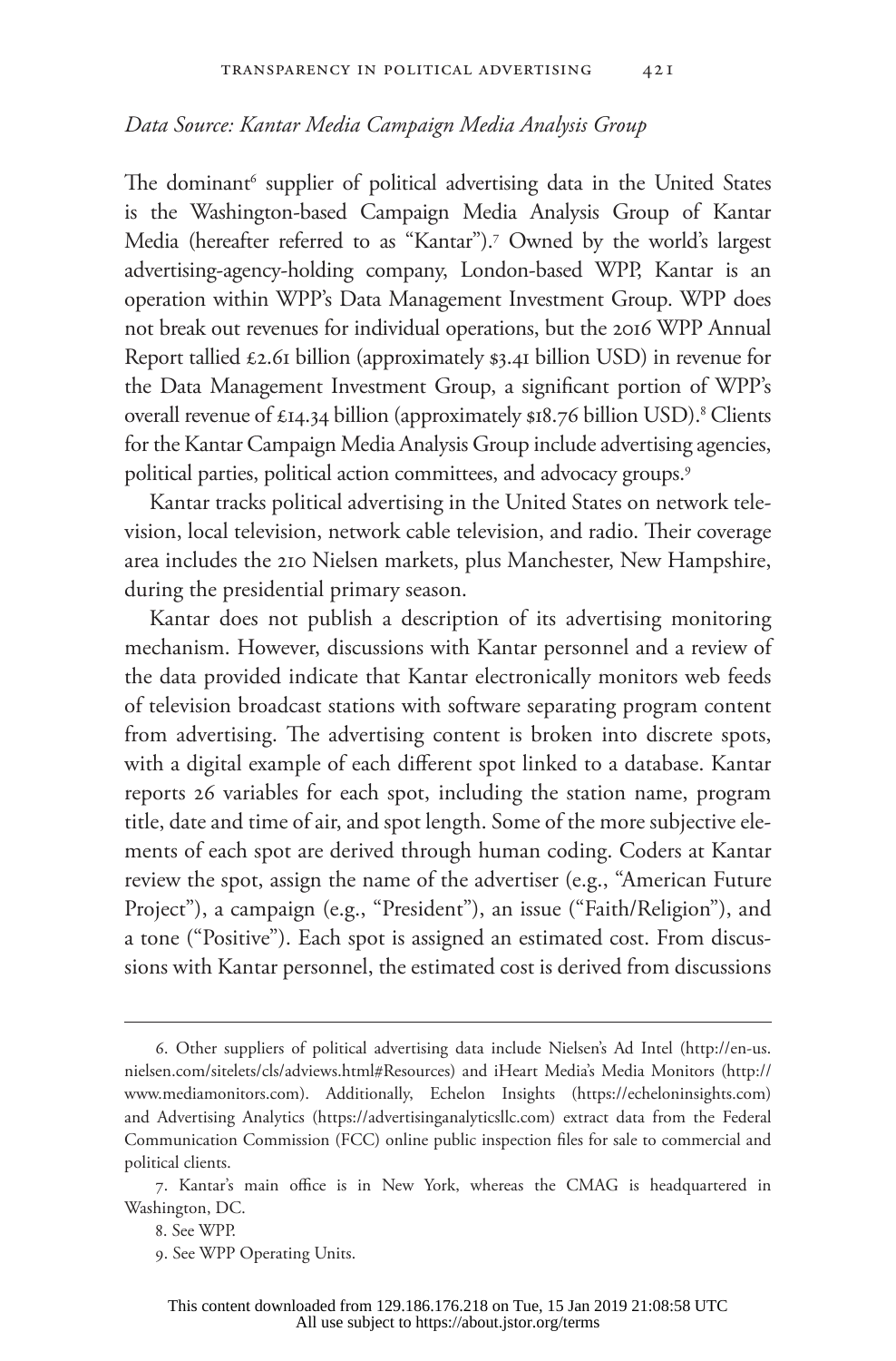with advertising buyers and sellers, and reference to political advertising contracts in the FCC Public Inspection File system.

Researchers can access Kantar data through multiple mechanisms. Data can be purchased on a near real-time basis directly from Kantar. The company does not publish a rate card, but per-market costs are in the multiple thousand-dollar range. Aggregate data is offered in summary reports from advocacy organizations that have agreements with Kantar, such as Public Integrity during and after election cycles, but Kantar prohibits purchasers from sharing raw data.

For researchers wishing to analyze raw data, but without financial resources, the Wesleyan Media Project<sup>10</sup> offers downloads of Kantar political advertising data for a nominal fee. The Wesleyan Media Project began tracking campaign advertising following the 2010 election cycle using Kantar data, and offers databases for Presidential, Senate, House, and some state-level races. The Wesleyan Media Project is the successor to the Wisconsin Advertising Project, which tracked advertising in 75 markets (eventually rising to 210 markets) beginning with the 1998 election. The Wisconsin Advertising Project concluded with the 2008 election.

Kantar data through the Wesleyan Media Project is embargoed until the end of the following election cycle. For example, the 2016 presidential election data is unavailable until the conclusion of the 2020 election. Data for US Senate and House elections, as well as governorships and "down ballot" races, are released two years following the election. For example, data for 2016 House and Senate races will be available following the 2018 elections.<sup>11</sup>

#### *Use of Kantar Data via Wisconsin and Wesleyan Projects*

There is an extensive history of researchers using Kantar data. Besides a book-length review of election advertising practices,<sup>12</sup> Kantar data was used in studies of how political advertising is targeted,<sup>13</sup> deception in campaign advertising,<sup>14</sup> the prevalence of messages in the environment,<sup>15</sup> and message

<sup>10.</sup> See Fowler, Franz, and Ridout.

<sup>11.</sup> Wesleyan Media Project.

<sup>12.</sup> See Fowler, Franz, and Ridout.

<sup>13.</sup> See Ridout et al.

<sup>14.</sup> See Winneg et al.

<sup>15.</sup> See Neiheisel and Niebler.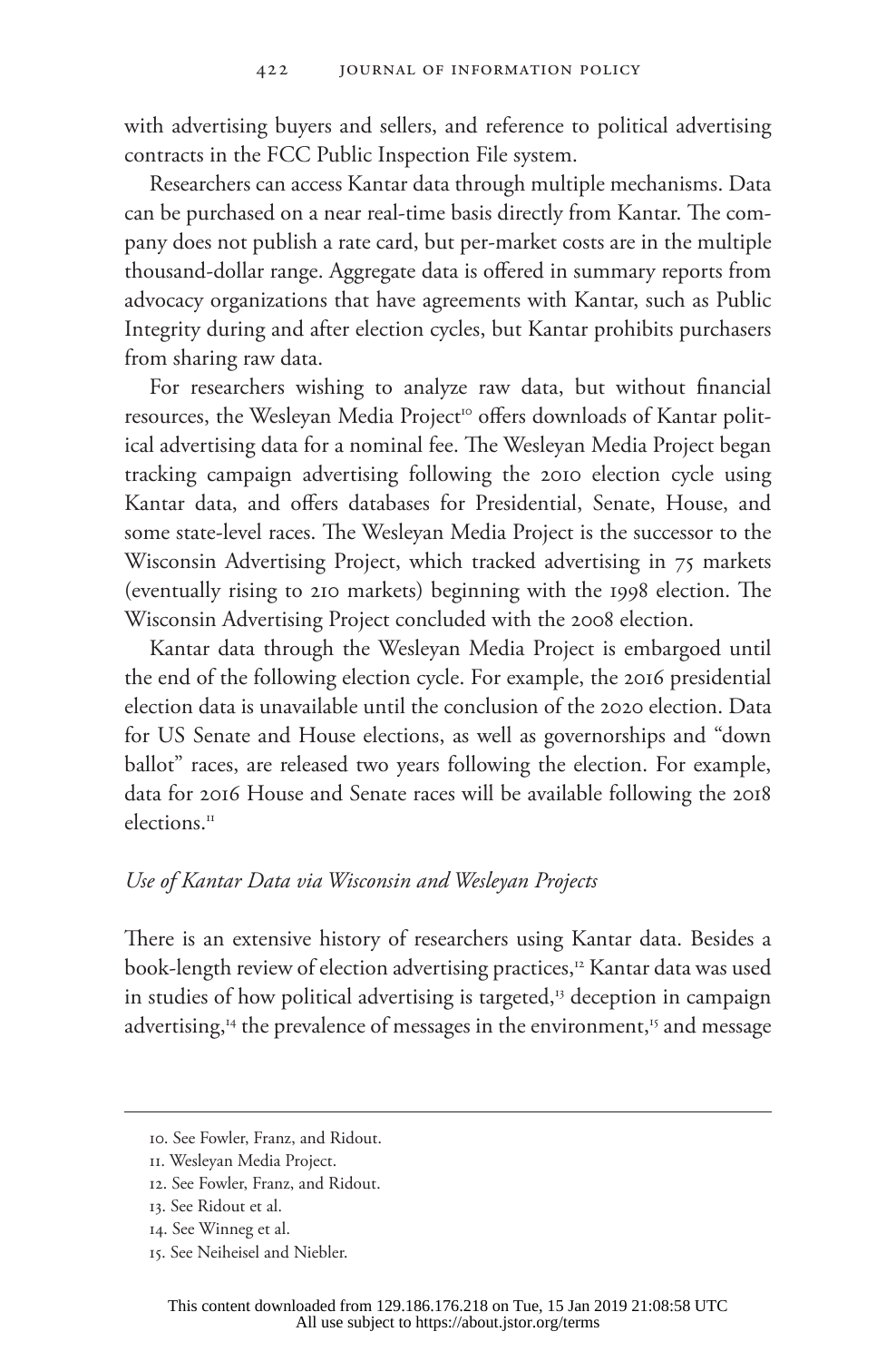content.16 The video content that Kantar archives with the data was used to track the proportion of male versus female narrations in campaign ads.<sup>17</sup> Recently, Kantar was one of the data streams in a "Big Data" approach to political incivility in social media.18

#### *The FCC's Station Public Inspection File system*

Because the broadcast medium has historically been the key mechanism by which candidates and political groups get their messages to voters, the FCC has oversight over an important aspect of political ad spending that falls under the Communications Act (1934). The FCC collects information on political advertising purchases made on licensed broadcast television stations in the United States in accordance with the Communications Act, which requires that broadcast stations provide reasonable access and equal opportunities for candidates running for federal office to purchase advertisements. However, the "equal opportunities" rule provided in Section 315 of the Communications Act does not provide an equal amount of advertising time for all candidates running for the same office. What the law does require is that stations make available the same opportunities (length of ad, day part, cost, etc.) to all legally qualified candidates running for the office. For example, if a television station sells a block of 60-second ads in primetime to one candidate, it has to be willing to sell the same number of ads, at the same length, for the same cost to other candidates in that race.

Specifically, FCC rules  $73.3526(e)(6)$  and  $73.3527(e)(5)$  require that television and radio stations keep a file of "all requests for specific schedules of advertising time by candidates" and issue advertisers, as well as information about when the ads actually aired "as soon as possible, which the Commission has determined is immediately absent extraordinary circumstances."19 The information is provided by the stations and consists of requests for airtime by candidate committees, National Association of Broadcasters affidavits self-certifying the organization as representing a political entity, and the advertising contracts as generated by the station or the station's sales representation firms.

<sup>16.</sup> See Fowler, Ridout, and Franz.

<sup>17.</sup> Strach et al.

<sup>18.</sup> See Hopp and Vargo.

<sup>19.</sup> FCC, About Public Inspection Files.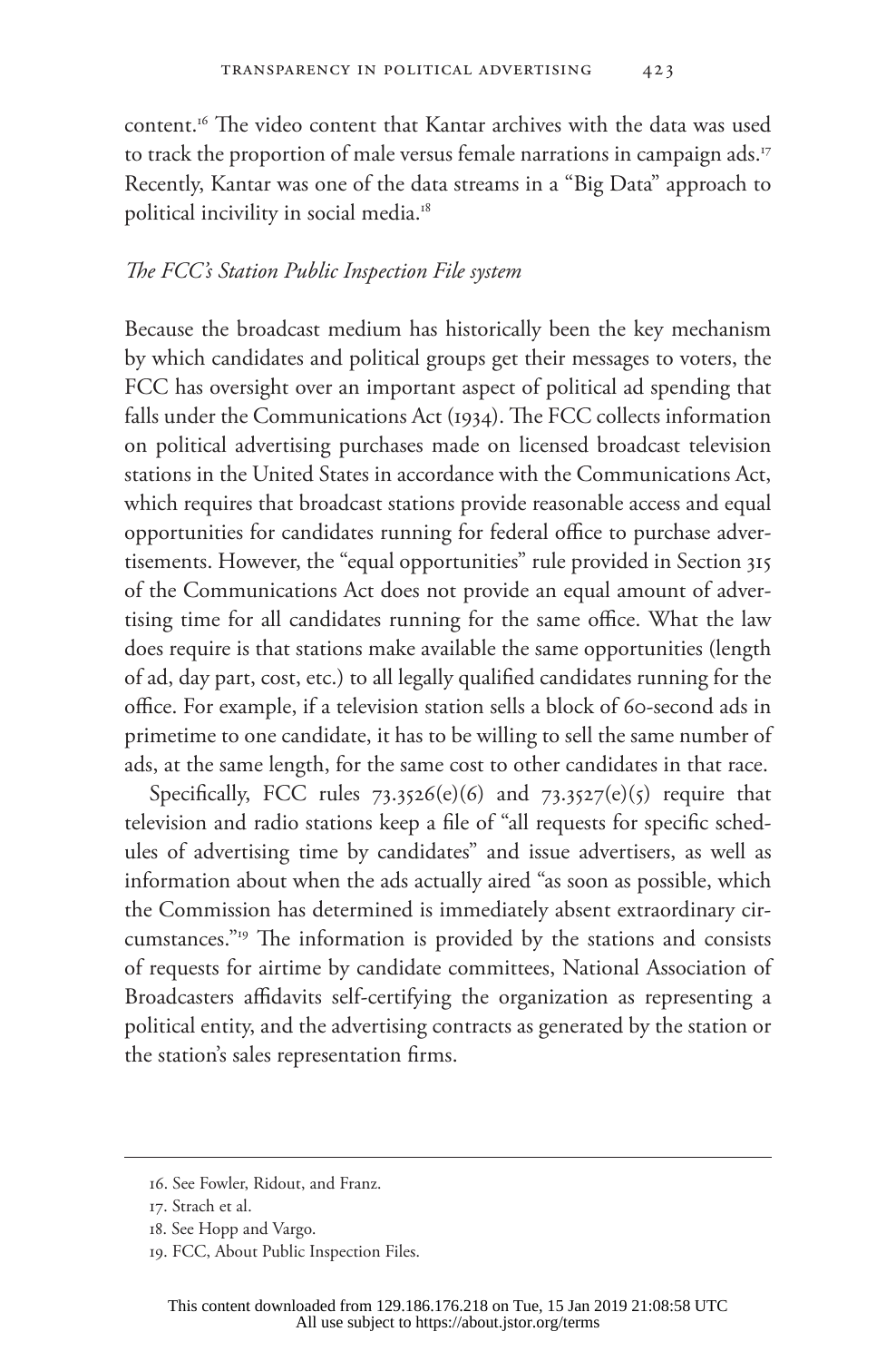The requests, affidavits, and contracts are uploaded to the FCC Public Inspection File system in Adobe PDF format. Although the PDF format allows viewers to inspect the documents using any computer, the opportunity for automated data interpretation is limited. Additionally, the structure and file name of each document is up to the purchaser, the station, or the sales representative firm, further limiting the opportunity for automated data interpretation. As noted in its frequently asked questions, the FCC specifically declines to offer naming conventions for broadcasters' Public Inspection Files, stating: "there is no requirement that individual files be named in any particular way."<sup>20</sup> The absence of standardization makes interpretation of files more subjective and error-prone.

In a critique of the FCC's system for tracking political ad buys, the Center for Responsive Politics concluded that the agency's efforts were "useless" for the public to understand who was advertising.<sup>21</sup> The primary shortcoming of the FCC's public file system is that stations do not necessarily know how to code ads from interest groups, which leads to inconsistency and inaccuracy in the data. The FCC file structure provides a folder for "Non-candidate Issue Ads," and it's up to each station to determine what constitutes an issue ad. A further problem is that the FCC's file system is only searchable by station call letters, rather than a particular candidate or the entity purchasing ads. Together, these two problems make it a painstaking task to discover ad spending by 501(c) 4 groups, also known as "dark money." Because these groups do not register with the FEC, the only public mechanism to find dark money is through the FCC Public Inspection Files on a station-by-station basis.

## *Research Using the FCC File System*

For decades, the FCC has required broadcast stations to maintain physical files that include documents such as applications, licenses, letters, Equal Opportunity reports, and key for this study, documents relating to political advertising. Until the FCC's mandated transition to the online system, the files were available to the public and researchers only in visits to the offices of the broadcast stations.<sup>22</sup>

<sup>20.</sup> Ibid.

<sup>21.</sup> See Kim.

<sup>22.</sup> For instance, a few researchers have used the on-site files. Tyrie and Clift traveled to 31 cities to evaluate the availability and usage of the file system. Prior visited television stations in Columbus, Ohio to count the runs of political ads as a mechanism for improving the validity of content analyses. A larger study by West et al., compared national advertising purchases with local ad buys in four markets with data obtained through station visits.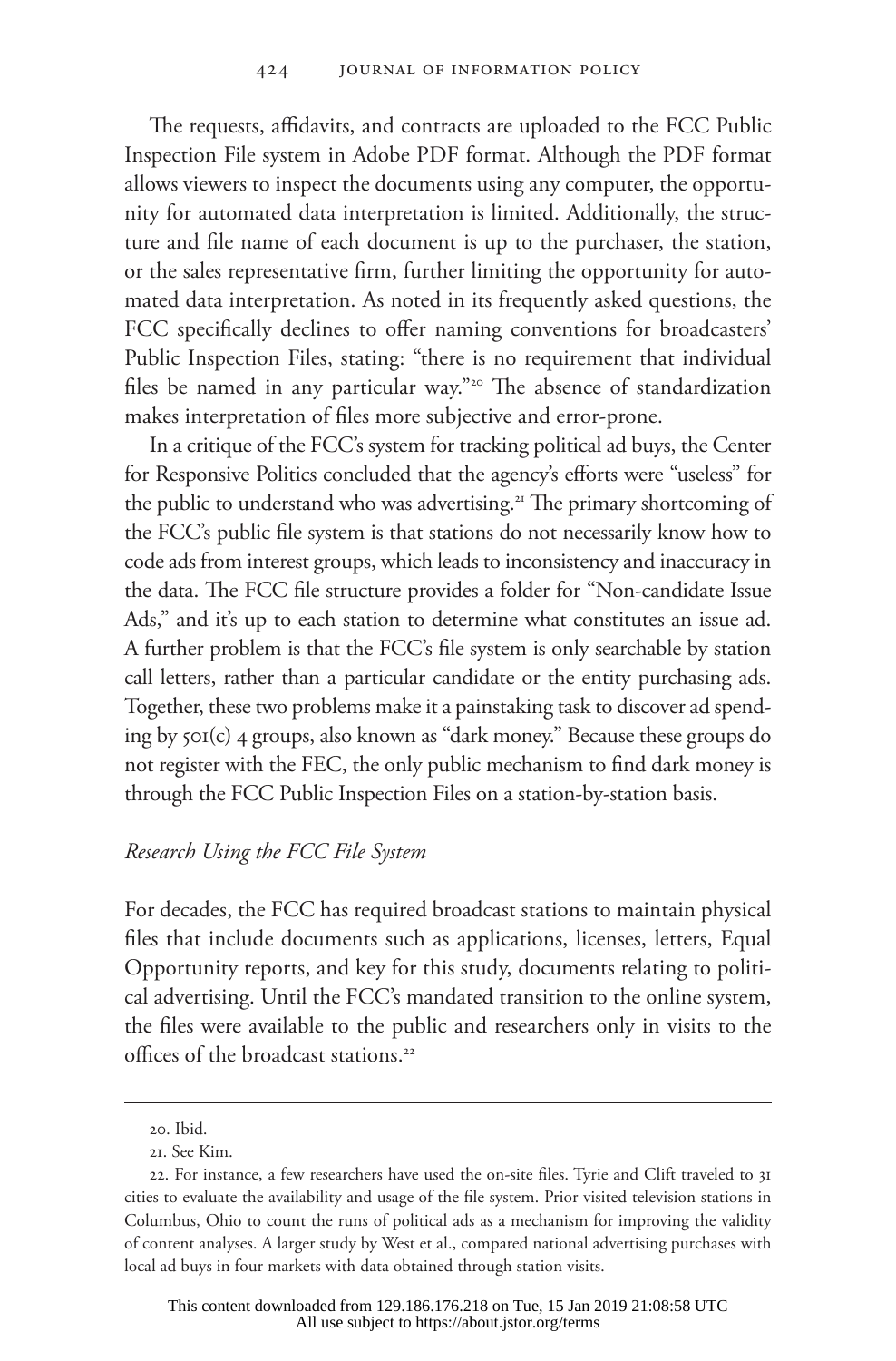The transition to the online Public Inspection Files<sup>23</sup> had the potential to increase the volume of research, as investigators could access the files without the time and expense of trips to stations. However, we were able to find only two studies that used the political files within the online FCC system as a data source.<sup>24</sup>

### Research Questions

In sum, our review of the research based on the three data sources (FEC, Kantar, FCC) indicates an ongoing interest in tracking the sources and quantities of political advertising. FEC data is freely accessible, but reported in such a way as to limit its usefulness for measuring political advertising tactics. Kantar Media and the FCC Public Inspection Files are what remains. However, the reliance on purchased Kantar data, and the scant employment by researchers of freely available FCC data, indicates a perceived or actual lack of viability for the FCC Public Inspection File system as a source for research data.

Accordingly, this study explored the suitability of the FCC files for tracking political advertising. We first report the usefulness of the FCC Public Information Files as a research tool, evaluating the accessibility and cost of "free data" in terms of researcher time. We then explore the extent to which political ad data from the FCC and Kantar Media deliver consistent results, focusing on the source and amount of advertising purchased. If data can be extracted efficiently from the FCC system, and the data paint a valid picture of political advertising expenditures, researchers will have methodological and budgetary choices.

(RQ1): To what extent is the FCC Public Inspection File system a viable supplier of political advertising source and quantity data?

(RQ2): To what extent is the FCC Public Inspection File system file a valid indicator of political advertising source and spending?

<sup>23.</sup> See Federal Communications Commission, "Public Inspection File Demo."

<sup>24.</sup> In her doctoral thesis, Moshary took an econometrics approach to argue that a price differential existed for airtime purchased by supporters of different political parties that could not be distinguished by any quality other than the party preference of the purchaser. To conduct the analysis, she reviewed advertising contracts from stations in 19 markets. The second study was an analysis by the Campaign Legal Center of 1220 political advertiser identification forms filed with 240 stations in four markets, finding errors or omissions in 35% of the filings. See McGehee and Moran.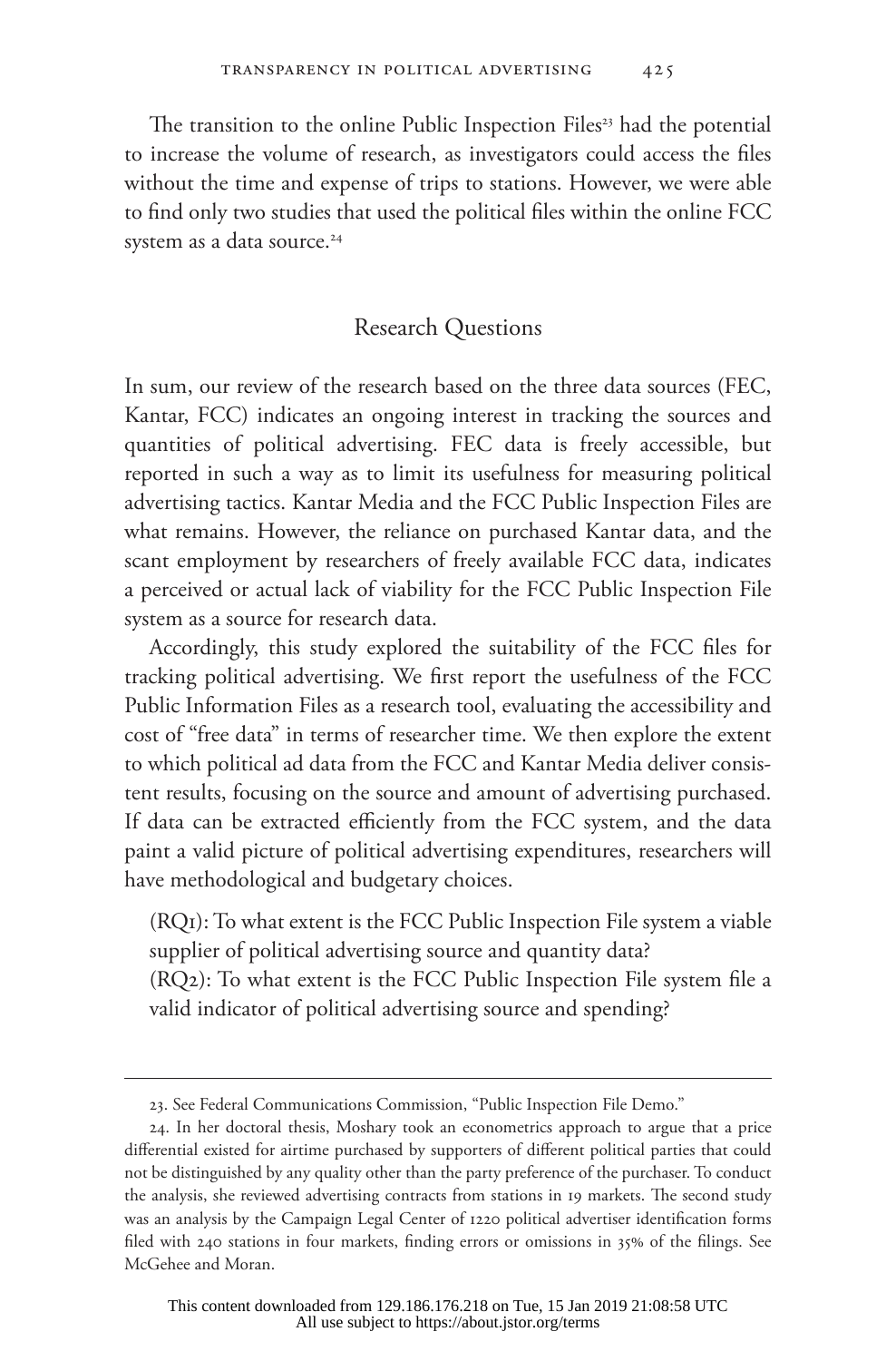### Method: A Data Comparison Approach

This current research involves a comparison of broadcast commercial advertising source and quantity as uploaded to the FCC Public Inspection File system with Kantar Media's capture of presidential advertising for the same campaign and market. FEC data were not analyzed, as invoices could not be efficiently ascribed to a single market. We chose a single market and single time period: Des Moines, Iowa, during the nine months of advertising for 2016 Presidential Caucus. This market seemed appropriate for a test of source and quantity of political advertising, as the Iowa Caucuses host one of the largest numbers of candidates vying for inclusion in the later stages of the campaign, and those candidates, plus super PACs and other organizations, purchase enough advertising to saturate the broadcast schedule with political advertising, pushing out all but a limited amount of local advertising.<sup>25</sup> The multi-month campaign, the extensive number of candidates, political action committees and interest groups, as well as the number of ads run created an environment suitable for a test of the FCC's Public Inspection file system.

The coding of FCC Public Inspection Files was conducted in cooperation with the Investigative Reports unit of one of the state's newspapers, which used the data for a series of articles on political advertising spending in Iowa's eight Nielsen markets. Television call signs for each of the markets were determined using the Television Bureau of Advertising (TVB) markets and stations list. Advertising contracts from full-power broadcasting stations were entered. Excluded were public television stations, low power stations, station translators, and stations not selling advertising.

Contracts were entered for both candidate committees and noncandidate organizations. As many contracts were updated as the campaigns progressed, only the final version of each contract was analyzed.

A trained student coder inspected each contract, recording the contract number as applied by the advertising time seller, the advertiser, start/stop dates, gross cost, and number of spots. Coding for advertising running between June 1, 2015 and February 1, 2016, the date of the Iowa Presidential Caucuses, began in October 2015 and ran through the first week of February 2016.

The coders were assisted by a semiautomated Google Sheets spreadsheet.<sup>26</sup> Programming within the spreadsheet extracted the station name

<sup>25.</sup> See Pfannenstiel and Kummer.

<sup>26.</sup> A sample Google Sheets with data is posted at https://bit.ly/2CbW5MW.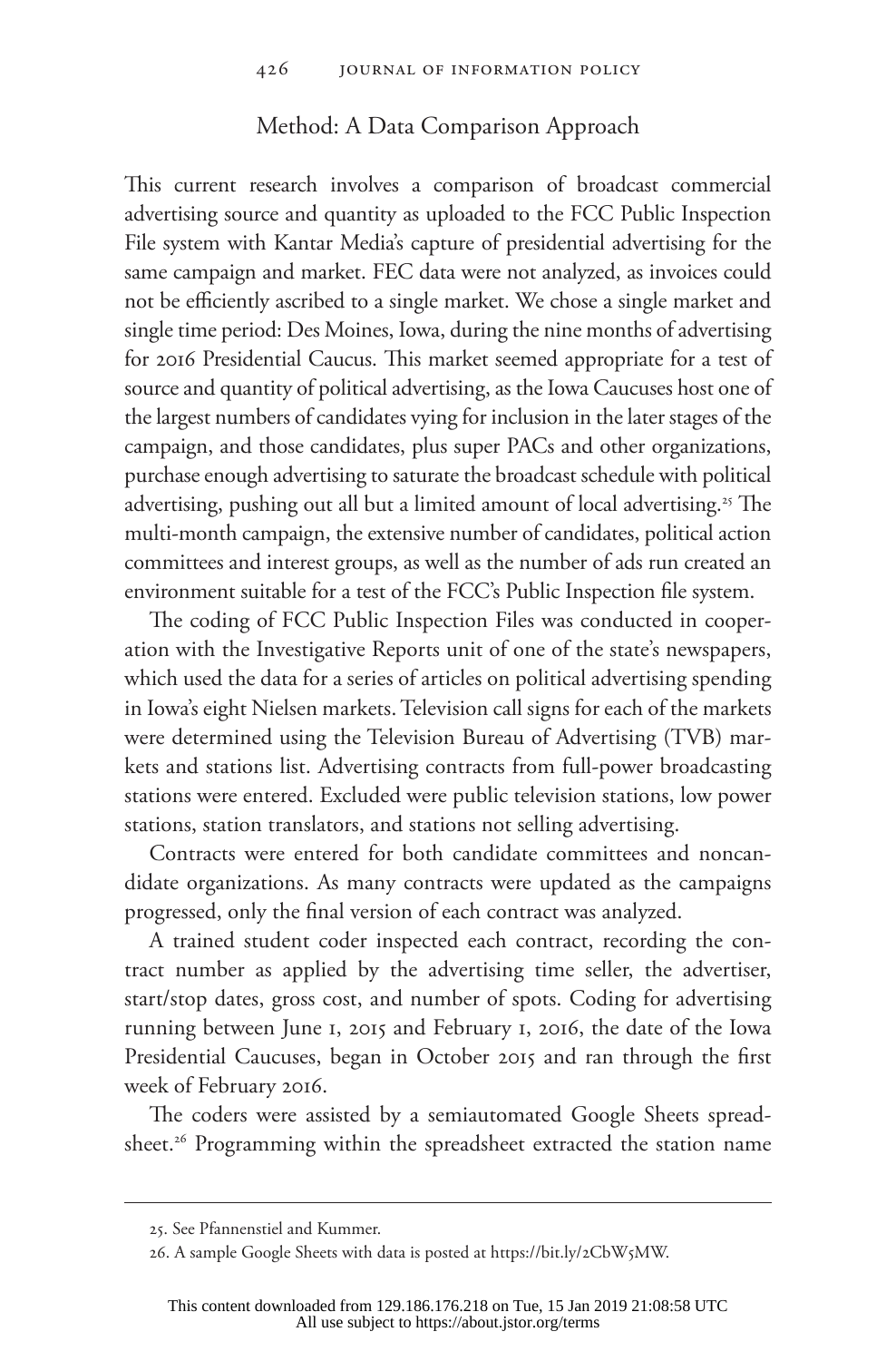from the URL of the contract in the FCC system, and automatically referenced the station market from an FCC station reference list. Pulldown menus within the spreadsheet referenced the most recent list of political advertisers (sources) as published by the political advocacy group [OpenSecrets.org,](www.OpenSecrets.org) thus standardizing the source name and spelling.

## FCC Public Inspection Files: Somewhat Usable, Highly Correlated to Commercial Data

This research compared data extracted from the FCC station files with data purchased from Kantar for the purchasers of the ads, the number of ads purchased, the television stations running the ads, and the cost of the ads.

Through the end of the Iowa Caucuses, there was approximately **\$**46 million in political advertising spending related to the presidential campaigns in the eight media markets in Iowa. For the Des Moines market alone, Kantar reported "seeing" 28,738 ads with an estimated value of approximately \$17.8 million. Kantar listed 39 different advertisers (in our analysis, termed "Sources") in the Des Moines market, with Hillary Clinton, Right to Rise USA, and Bernie Sanders top spenders. The analysis of FCC data used [OpenSecret.org'](www.OpenSecrets.org)s presidential political advertiser list,<sup>27</sup> of which 32 were active in the Des Moines market. Within the FCC data, there were 29,213 ads contracted. Hillary Clinton, Right to Rise USA, and Bernie Sanders were also the top spenders.

## Timeliness of FCC Data

The FCC does not set a deadline for stations to upload political advertising contracts, instead asking stations to upload contracts "as soon as possible," which an FCC document has interpreted as "immediately."<sup>28</sup> For this research, the lag time between contract availability and upload to the FCC was calculated as the difference, in days, between the start of the ads called for in the contract and the date of the upload to the FCC system. Among the 1175 contracts analyzed, upload dates ranged from 154 days in advance of first air to 147 days after the first spot in the contract aired. Overall, the

<sup>27.</sup> See Center for Responsive Politics.

<sup>28.</sup> See supra note 15.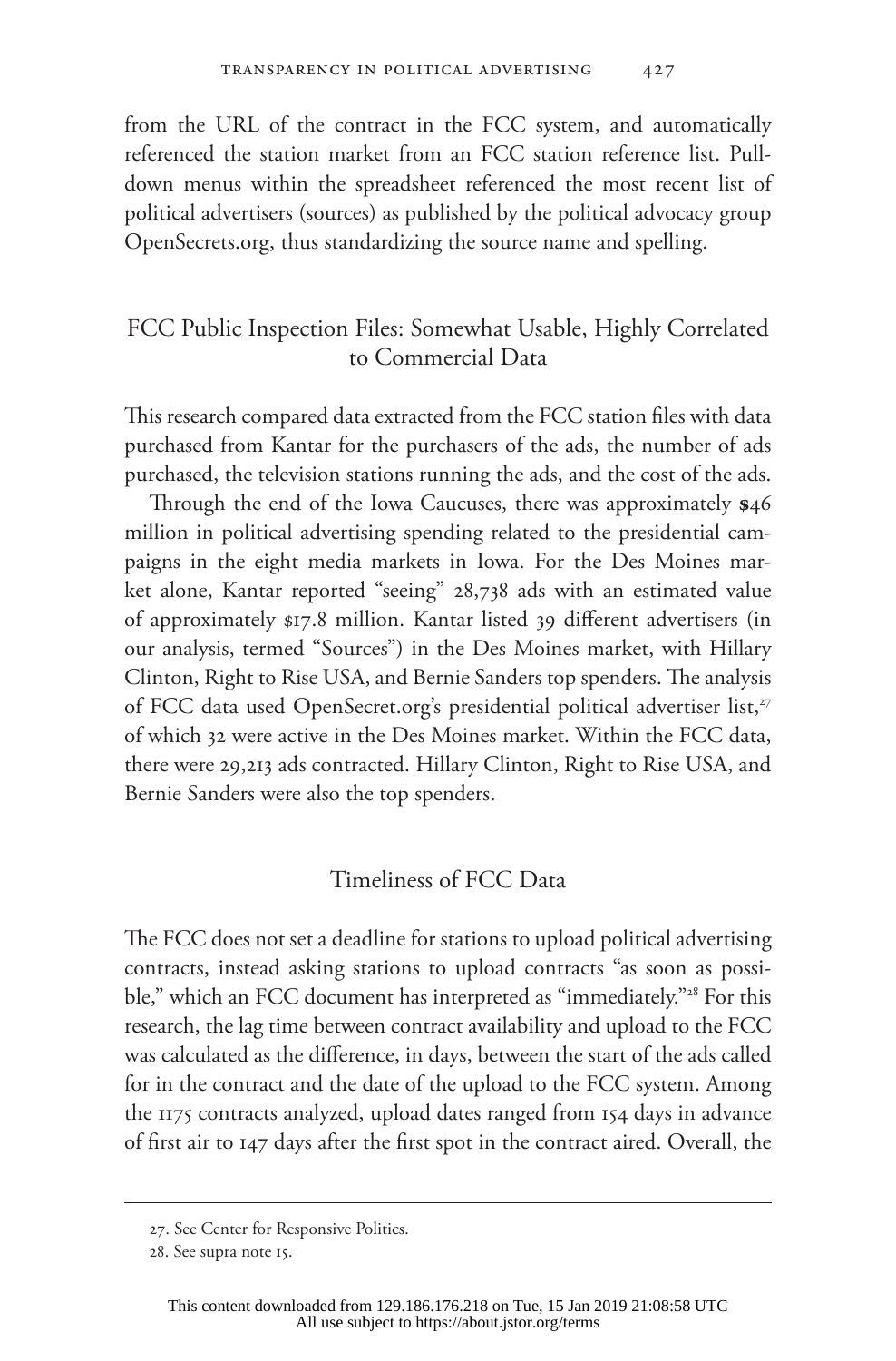| <b>Station</b> | Contracts | Ads    | Spending $(\$)$ | Report Lag <sup>*</sup> | <b>SD</b> |
|----------------|-----------|--------|-----------------|-------------------------|-----------|
| <b>KCCI</b>    | 412       | 7872   | 9,155,629       | 6.46                    | 40.67     |
| <b>KCWI</b>    | 104       | 1713   | 133,064         | $-5.53$                 | 59.10     |
| <b>KDSM</b>    | 174       | 3847   | 1,144,518       | 35.47                   | 36.86     |
| WHO            | 313       | 9691   | 7,790,609       | 3.98                    | 42.89     |
| WOI            | 172       | 6090   | 1,527,724       | 14.23                   | 42.24     |
| Total          | 1175      | 29,213 | 19,751,544      | 10.17                   | 44.37     |

table 2 FCC-Derived Presidential Advertising on Des Moines Broadcast Stations

*Notes:* Data covers June 2015 to February 2016.

\*Report lag is mean number of days between first airing of spots in a contract and upload of data to the FCC file system. Negative numbers indicate mean number of days in advance of first air.

mean time to file was 10.2 days (standard deviation  $[SD] = 44.37$ ). The two stations with the most contracts in the market each averaged less than a week, whereas stations with fewer contracts typically, but not always, were later in their uploads, with as much as a five-week lag (see Table 2).

The average ten-day lag between air and contract upload may have little impact upon academic researchers. Additionally, our analysis may have overstated the lag time, as we measured the time between air and the final revision of the contract. Contracts can be revised and uploaded multiple. Lag times might have been shorter had we analyzed the first upload, rather than the last. In sum, the FCC Public Inspection File system appears to provide timely data for all but the most time-sensitive research projects.

## The Cost of Free FCC-Derived Data

The PDF files in the FCC system provide images of station documents. Extracting data from the image was a challenge. First, the coder had to find the most recent contract in a folder that contained multiple documents, including a National Association of Broadcasters (NAB) questionnaire establishing the source and scope of the campaign, requests for airtime, invoices, and several revisions of the contract. There was no format standardization from contract to contract between and within stations. The PDF format and absence of standardization precluded using technology to capture the information locked within the contract, and required human review of each contract at each revision. Time constraints also limited the amount of information that could be captured from each contract. For instance, contracts typically included the names, dates, and times of the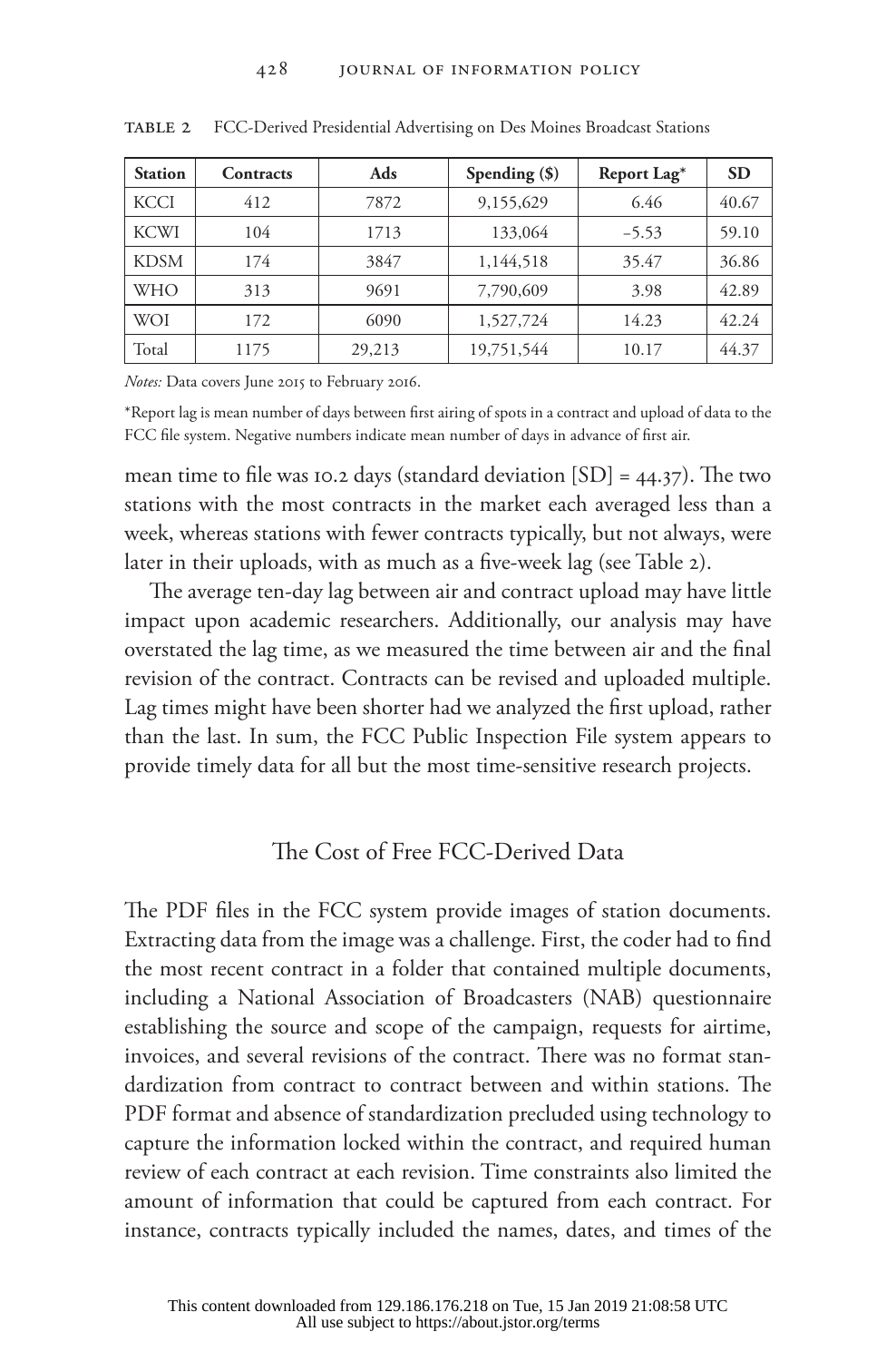programs in which ads were scheduled to air, as well as the length of the ads. As the research program was interested in the source and quantity of political ads, and uninterested in scheduling issues, program information was not captured, and would likely have substantially increased the amount of time needed for entry of each contract.

Coders were students drawn from a 32-person advertising media class. The course focused on political media, and data input and analysis were integrated into the syllabus. The class members were assisted by five politically interested students and two reporters from the collaborating newspaper's investigative reports team. For the entire project, students coded 3786 contracts for the eight markets. In a postcourse survey (*N* = 21, 58 percent response rate), students reported coding, on average, 62.6 files each (SD =  $28.97$ ). Each coder invested an average of 3 minutes per file on coding  $(SD = 2.63)$ , with a range of  $I$ -IO minutes per file.

Our initial research question focused on the viability of the FCC Public Inspection File system as a supplier of data for academic studies. Our experience, based on one long-running, multi-advertiser, multimarket, media-saturated campaign, was positive. Based on the three-minute data-entry average, the entire team of coders spent approximately 60 person-hours entering the FCC data. Although the coders were unpaid, had they been paid professional data-entry rates, the total cost would have been only a fraction of the purchase price of Kantar data.

Thus, in response to the first research question, data from FCC Public Inspection File system can be a viable choice for scholars for studies of broadcast television advertising in which the number of markets, the number of campaigns, and/or the amount of captured detail, are limited to a subset of races and markets in the United States.

## The Validity of FCC-Derived Data

The second research question addressed the extent to which the FCC data is a valid representation of the source and amount of political advertising spending. The face validity of the measures, such as the source name on contracts, the call letters of the broadcaster, the number of ads purchased, and the cost of the ads, is high. The FCC-derived data and Kantar materials for the sources of advertising, number of ads, and the cost of the advertising were compared to assess the convergent validity of the FCCderived data. There is confidence among researchers, as evidenced by their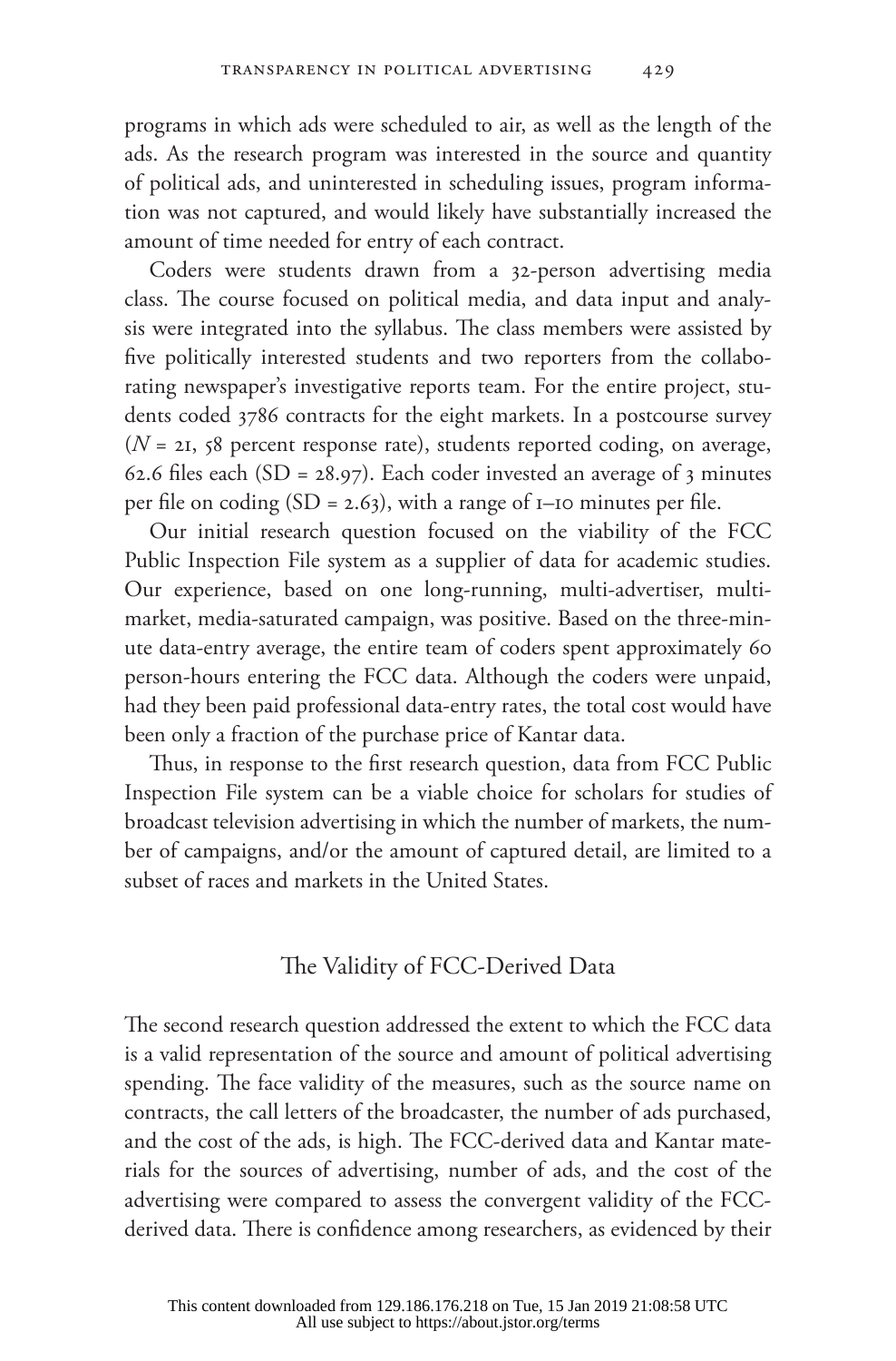continued use of Kantar data, that Kantar accurately represents political advertising activity. Accordingly, this research employed Kantar data as the comparison set to assess the validity of the FCC-derived data.<sup>29</sup>

The analytic process consisted of combining Kantar Media's presidential advertising report for the Des Moines market (28,738 records), delivered as an Excel file, with an Excel file containing the 1174 contracts derived from the FCC Public Inspection Files. Source (advertiser) names were reconciled for multiple candidates and organizations. Both Kantar and stations occasionally used unstandardized short titles for source names. For example, while Hillary Clinton's committee was officially titled "Hillary for America," Kantar Media listed "Clinton, Hillary," whereas television station contracts showed a mix of titles such as "Clinton for President" and simply "Clinton." For this analysis, source names were standardized to match candidate committees and organizations listed as advertisers by [Opensecrets.org.](www.OpenSecrets.org) In addition, several candidates and organizations failed to appear in both the 39-source Kantar Media database and the 32-source FCCderived data. For example, Kantar Media tracked spots from "Californians for Population Control," while advertising from that organization was not captured from the FCC-derived data. Combined, there were 43 unduplicated sources. All were retained for this analysis (see Table 3).

| Source                        | FCC spots | FCC dollars (\$) | <b>Kantar</b> spots | Kantar dollars<br>$($ \$) |
|-------------------------------|-----------|------------------|---------------------|---------------------------|
| America Next                  | 191       | 150,510          | 185                 | 326,690                   |
| America's Liberty<br>PAC      | 80        | 141,200          | 91                  | 75,070                    |
| American Encore               | $\Omega$  | $\Omega$         | 64                  | 87,940                    |
| American Future<br>Project    | 127       | 114,729          | 188                 | 66,560                    |
| Americans United<br>for Chang | $\theta$  | $\theta$         | 17                  | 29,830                    |
| Believe Again                 | 1044      | 976,745          | 930                 | 1,284,490                 |
| Bernie 2016                   | 5415      | 2,417,107        | 5406                | 2,071,320                 |

TABLE 3 Comparison of FCC-Derived and Kantar-Reported Presidential Advertising by Source

(*Continued* )

29. For a discussion of convergent validation, see Adcock and Collier.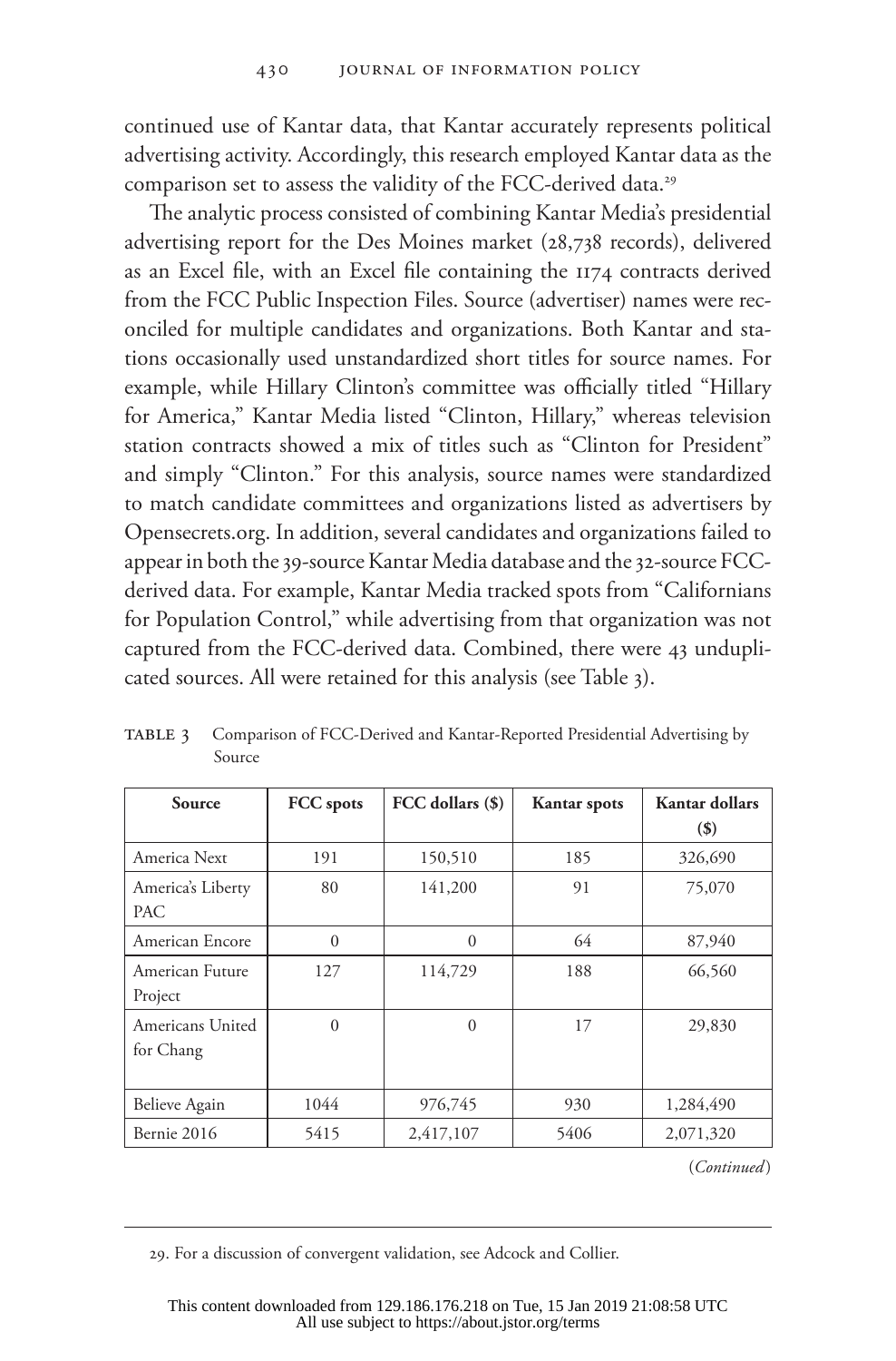| Source                                                  | FCC spots        | FCC dollars (\$) | <b>Kantar</b> spots | Kantar dollars<br>$($ \$) |
|---------------------------------------------------------|------------------|------------------|---------------------|---------------------------|
| Californians<br>for Population<br>Stabilization         | $\theta$         | $\theta$         | 134                 | 32,740                    |
| Carly for<br>President                                  | 208              | 145,025          | 199                 | 51,210                    |
| Carson America                                          | 1,865            | 831,782          | 1,813               | 831,080                   |
| Chris Christie for<br>President                         | 24               | 9,729            | 17                  | 7,970                     |
| Club for Growth<br>Action                               | 177              | 293,100          | 185                 | 443,260                   |
| Conservative<br>Solutions PAC                           | 854              | 1,416,125        | 801                 | 945,250                   |
| Conservative<br>Solutions Project                       | 393              | 613,870          | 357                 | 605,940                   |
| Cruz for President                                      | 1,053            | 599,443          | 985                 | 473,170                   |
| Donald J. Trump<br>for President                        | 1,193            | 545,775          | 1,257               | 531,730                   |
| <b>ESAFund</b>                                          | 17               | 54,550           | 140                 | 80,960                    |
| Foundation<br>for a Secure<br>and Prosperous<br>America | $\overline{0}$   | $\theta$         | 104                 | 35,720                    |
| Future45                                                | $\overline{4}$   | 9,695            | 4                   | 7,350                     |
| Generation<br>Forward                                   | 42               | 69,550           | 41                  | 49,790                    |
| Gilmore for<br>America                                  | $\overline{0}$   | $\overline{0}$   | 25                  | 15,510                    |
| Hillary for<br>America                                  | 7,653            | 3,566,414        | 7,737               | 3,576,090                 |
| Huckabee for<br>President                               | $\boldsymbol{0}$ | $\boldsymbol{0}$ | 25                  | 15,510                    |
| Jeb 2016                                                | 122              | 34,305           | $\mathbf{0}$        | $\Omega$                  |
| Kasich for<br>America                                   | $\overline{0}$   |                  | 25                  | 15,510                    |
| Keep the Promise<br>PAC                                 | 118              | 389,775          | 132                 | 244,370                   |

table 3 Comparison of FCC-Derived and Kantar-Reported Presidential Advertising by Source (*Continued*)

(*Continued* )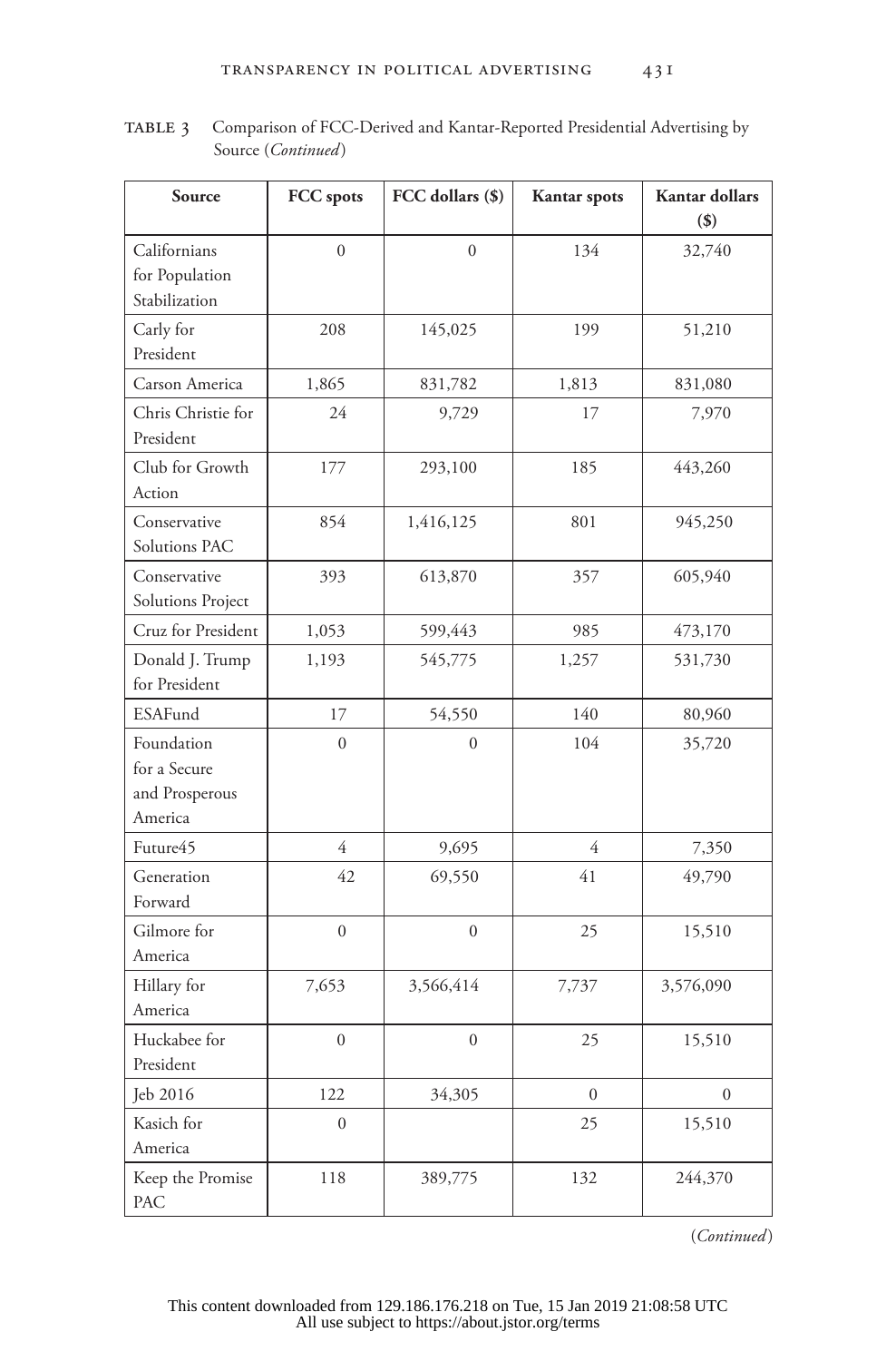#### 432 JOURNAL OF INFORMATION POLICY

TABLE 3 Comparison of FCC-Derived and Kantar-Reported Presidential Advertising by Source (*Continued*)

| Source                                                            | FCC spots        | FCC dollars (\$) | <b>Kantar</b> spots | Kantar dollars   |
|-------------------------------------------------------------------|------------------|------------------|---------------------|------------------|
|                                                                   |                  |                  |                     | $($ \$)          |
| Lawrence Lessig<br>for President                                  | 104              | 40,658           | 104                 | 23,600           |
| Lindsay Graham<br>2016                                            | $\overline{0}$   | $\overline{0}$   | 25                  | 15,510           |
| Marco Rubio for<br>President                                      | 3,358            | 1,675,770        | 1,802               | 973,010          |
| National Draft<br><b>Ben Carson</b><br>for President<br>Committee | 18               | 20,750           | $\boldsymbol{0}$    | $\theta$         |
| Opportunity and<br>Freedom PAC                                    | 1,855            | 358,535          | 1,797               | 523,420          |
| Our Principles<br>PAC                                             | 91               | 136,710          | 154                 | 79,350           |
| Pataki for<br>President                                           | $\boldsymbol{0}$ | $\overline{0}$   | $\mathbf{1}$        | 6,580            |
| Purple PAC                                                        | 114              | 150,345          | 296                 | 244,100          |
| Pursuing<br>America's<br><b>Greatness PAC</b>                     | 184              | 456,585          | 362                 | 267,620          |
| Rand Paul for<br>President                                        | $\overline{0}$   | $\overline{0}$   | 26                  | 12,140           |
| Right to Rise<br><b>USA</b>                                       | 2,080            | 3,269,737        | 2,445               | 2,765,560        |
| Security is<br>Strength PAC                                       | 96               | 84,130           | 84                  | 111,540          |
| Seldon Henry                                                      | $\overline{4}$   | 19,000           | $\theta$            | $\Omega$         |
| Stand for<br>Principle PAC                                        | 31               | 87,750           | 516                 | 394,570          |
| Stand for Truth                                                   | 438              | 763,200          | $\overline{0}$      | $\overline{0}$   |
| Unintimidated<br>PAC                                              | 259              | 307,445          | 264                 | 486,800          |
| Willie Wilson<br>2016                                             | $\mathbf{1}$     | 1500             | $\boldsymbol{0}$    | $\boldsymbol{0}$ |
| <b>Grand Total</b>                                                | 29,213           | 19,751,544       | 28,738              | 17,808,860       |

*Note:* Data covers broadcast television in the Des Moines media market, June 2015 to February 2016.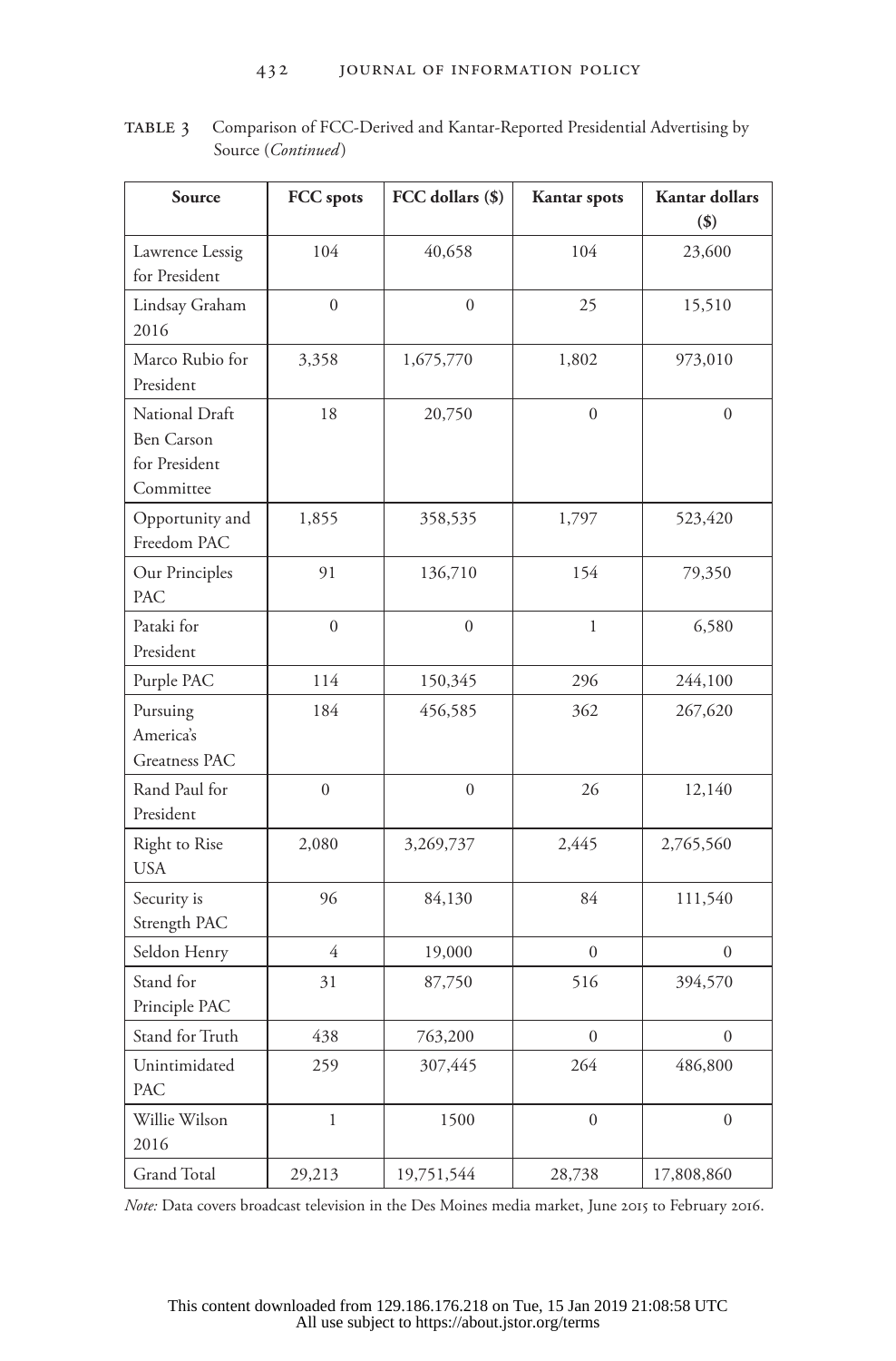The number of ads and the cost of the ads as measured by Kantar and reported to the FCC were submitted twice, by source and station, to paired sample t-tests (Davis 1997). Typically, t-tests are used to determine if two samples have different means. In this analysis, the absence of mean differences between the Kantar data and the FCC data was considered an indicator of convergent validity.

### FCC and Kantar Data Statistically Indistinguishable

For the number of ads run by each of the 43 sources, paired samples t-tests found no significant differences at the 0.05 level (two-tailed) between the FCC and Kantar data for the number of ads purchased by each source  $(t = 0.663, \text{ns})$  and the amount spent by each source  $(t = 1.357, \text{ns})$ . In terms of which of the five Des Moines stations ran the ads, paired sample t-tests showed no difference between FCC and Kantar for the number of ads run on each station ( $t = 0.264$ , ns) and the revenue generated by those ads ( $t =$ 0.454, ns). In sum, the lack of differences between the two sources, with Kantar data collected electronically on a per-spot basis and the FCC data collected manually on a per-contract basis, indicated a convergent validity for both data collection mechanisms (see Table 4).

### Indistinguishable, But Not Identical

Although the Kantar and FCC-derived data are highly correlated, the differences in line-by-line results (See Table 3) illuminate the

|                  | FCC spots      | <b>FCC</b> dollars | Kantar spots    | <b>Kantar dollars</b> |
|------------------|----------------|--------------------|-----------------|-----------------------|
| <b>FCC</b> Spots |                | $0.875**N = 43$    | $0.983**N = 43$ | $0.884**N = 43$       |
| FCC dollars      | $0.870 N = 5$  |                    | $0.872**N = 43$ | $0.976**N = 43$       |
| Kantar spots     | $0.997**N = 5$ | $0.848 N = 5$      |                 | $0.908**N = 43$       |
| Kantar dollars   | $0.885^*N = 5$ | $0.967**N = 5$     | $0.868 N = 5$   |                       |

**TABLE 4** Correlations by Sources ( $N = 43$ ) and Stations ( $N = 5$ )

*Notes:* Upper right correlations for sources, bottom left correlations for television stations.

\*Indicates correlations significant at the 0.01 level (two-tailed).

\*\*Indicates correlations significant at the 0.01 level (two-tailed).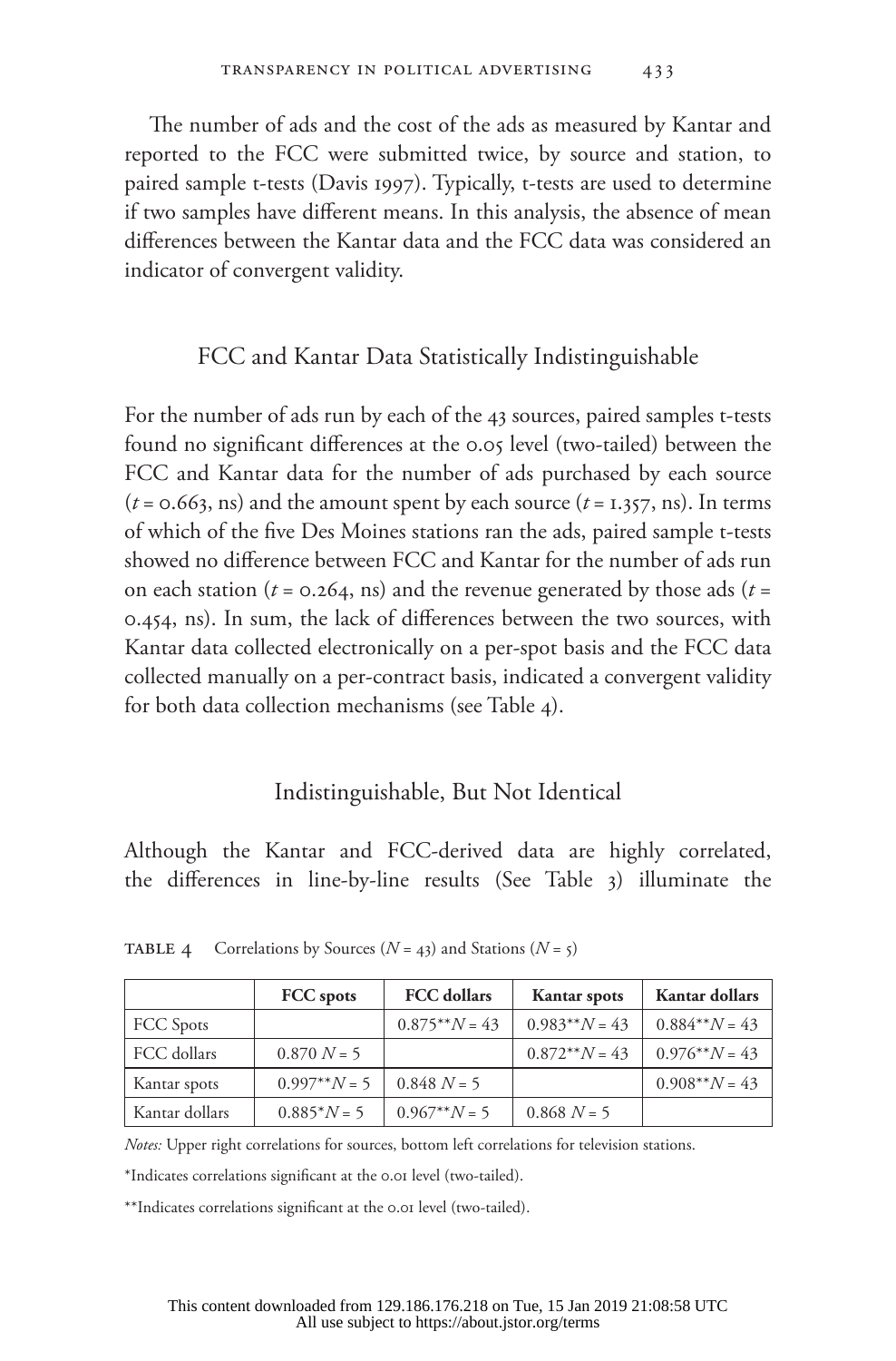methodological challenges of measuring political advertising sources and quantities. The FCC-derived data recorded contracts for 29,213 spots, whereas the Kantar system captured just under 28,738 spots. For 33 of the 43 advertisers assessed during the caucus period, the difference between the FCC and Kantar data was less than 100 spots per advertiser. The fewer spots seen by Kantar versus contracted in the FCC data could be due to unreported spot cancellations.

Overall, there were 17 cases in which the FCC data reflected more spots than seen by Kantar. Those could have been due to identification errors or cancellations not reported to the FCC. There were 23 cases in which Kantar reported more spots than contracted by the FCC. Those could be explained by identification errors, stations running more spots than contracted or making good for partial or interrupted runs of spots, or stations not reporting advertising buys. However, the difference between the total number of spots reported as purchased to the FCC and seen by Kantar amounted to 2 percent.

On occasion, there were larger discrepancies, most notably the 1556 spot difference for Marco Rubio's presidential committee. The FCCderived data listed 3358 ads as contracted, with only 1802 seen by Kantar's monitoring. The difference cannot be explained by miscoding super PAC spots, as the FCC and Kantar data were in close agreement for the Rubiosupporting super PACs, with a 53 spot underreporting to the FCC for the Conservation Solutions PAC and a 36 spot underreport to the FCC for the Conservative Solutions Project.

Turning to the dollar value of the spots, the FCC-derived data indicated almost 10 percent more spending than Kantar. The difference can be attributed in part to the data collection mechanisms. As television stations do not typically post rate cards and spot costs are dynamic,<sup>30</sup> Kantar estimates the dollar value of each spot captured by their recording system, using an undisclosed estimation mechanism. The FCC-derived data, based on amounts agreed to by the advertising sellers and purchasers, would be expected to be closer to actual spending than Kantar.

The most substantial divergence between the Kantar and FCC data is in the naming of advertisers (sources) in the presidential campaign. Although there was no question between Kantar and FCC for presidential committees, the numerous super PACs and interest groups represented a definitional challenge. Kantar identifies political spots, and assigns advertiser

<sup>30.</sup> See supra note 20.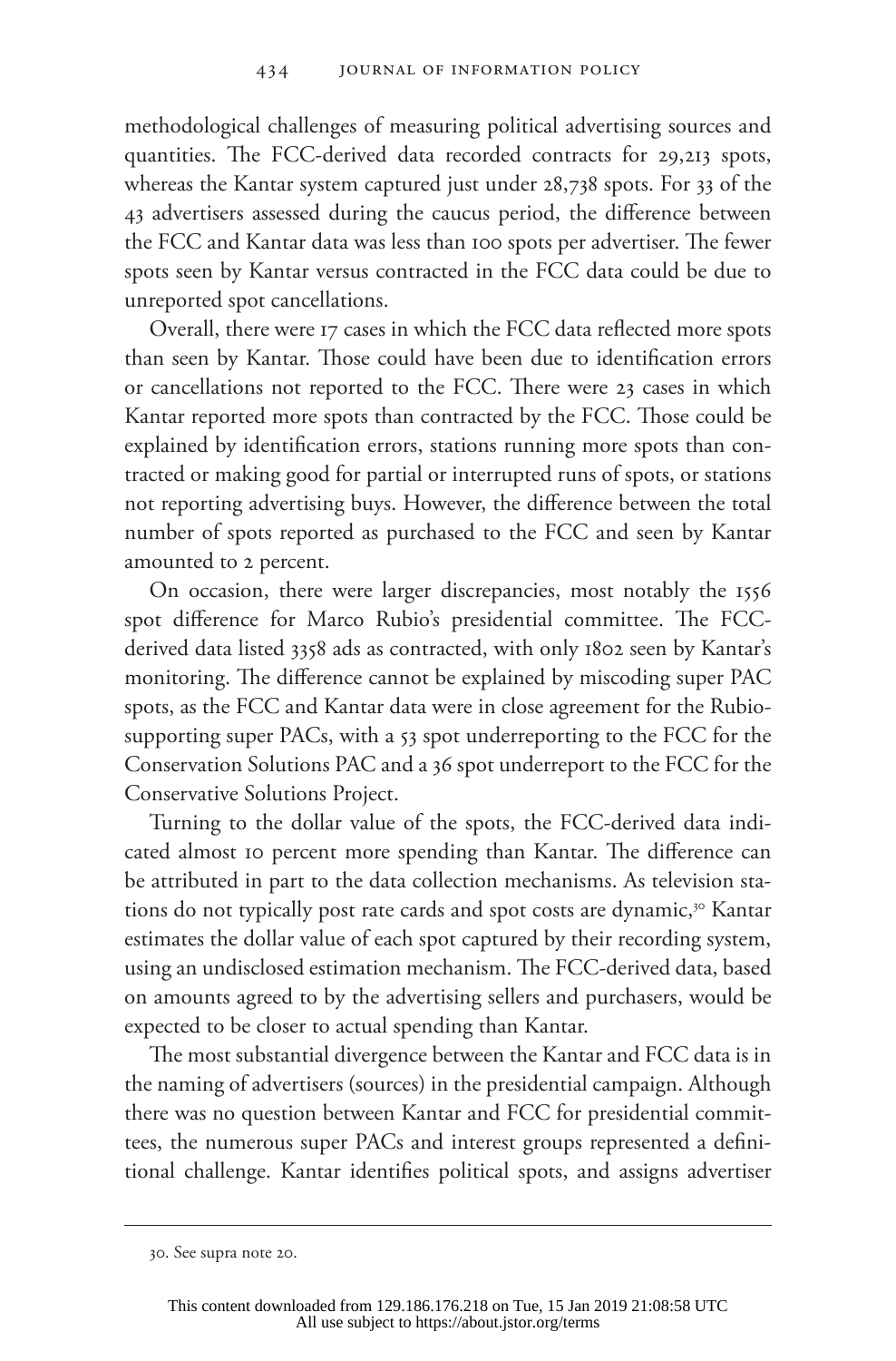names, through visual inspection of the advertising creative, whereas the FCC system is dependent on sources properly identifying their goals on paperwork filed with each station. The system is prone to identification errors, and identification of sources is at the heart of public monitoring of campaign financing.<sup>31</sup> For example, Californians for Population Growth was not captured by the FCC data, although Kantar recorded 134 ads. In general, both campaign committees and PACs purchasing small numbers of ads were more likely to be missed in the FCC data than by Kantar, with Rand Paul, George Pataki, and John Kasich among those with no reports to the FCC but a few airings captured by Kantar.

## The FCC as a Data Supplier: Discussion and Limitations

This research explored the viability of the FCC Public Inspection File system as a data source for political science research. Accordingly, in our discussion we first review the usability of the system and the validity of its data. We then discuss the limitations of the FCC as a monitor of political advertising activity, and then outline the limitations of our analytic approach.

Based on the files from television broadcasters captured in this study, the FCC system provides a usable data source on political advertising activity on broadcast television. Reports in the form of PDFs of advertising purchase contracts uploaded from television stations can be interpreted by system users to show the source and amount of advertising.

The stations in this study did a commendable job of reporting political advertising purchases. Contracts were uploaded, on average, only a few days after the start of the advertising buy, and many were uploaded prior to the start of advertising. Our comparison between the FCC self-reported data and Kantar's machine-based monitoring indicates that the FCC system captured nearly all of the political advertising, with a portion of the difference explainable by difficulties in assigning and categorizing source names. The greater number of ads in FCC-derived data versus Kantar's monitoring indicates that stations are compliant in reporting purchases. Were stations failing to report political advertising purchases, we would expect to have seen lower numbers for ads from FCC-derived data versus Kantar's electronic monitoring.

<sup>31.</sup> See McGehee.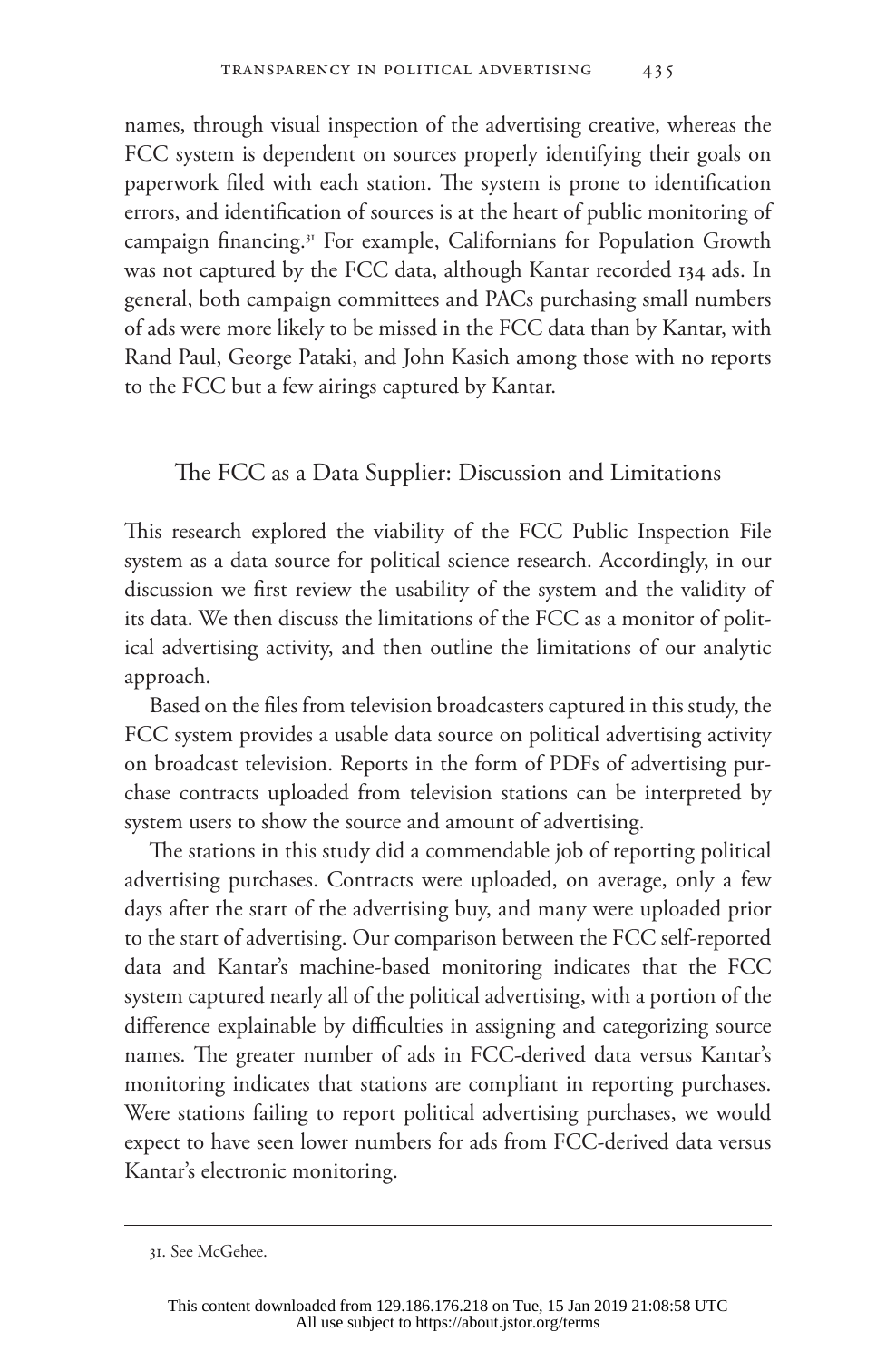However, usability was constrained by the FCC's reliance on the PDF file format and the absence of consistency in contract formats. Each contract had to be reviewed by a human coder, increasing the time-cost and opportunity for coding error. However, even at commercial data-entry rates, the cost of hand-entering FCC data amounted to a fraction of the purchase price of Kantar data. Although Kantar data provides information, such as links to the advertising creative, that is unavailable in the FCC system, we concluded that the FCC system is a viable source for political advertising data.

#### *Limitations of the FCC's Public Inspection Files*

Although the difficulties in searching and interpreting PDF documents in the FCC file system have been discussed in this article and elsewhere,<sup>32</sup> there are a number of other shortcomings in the FCC's approach that undermine the principle of public transparency in who is financing political advertising during election campaigns.

The FCC's system is blind to political advertising purchased on a national level and then transmitted by local broadcasters. Because stations, not networks, report political purchases, there are no records in the FCC Public Inspection Files for network buys. In the past, most political advertising was purchased on a market-by-market basis, but in the recent presidential campaign substantial sums were spent on national advertising purchases. Kantar Media reported that candidates Trump and Clinton purchased over \$86 million of national advertising through the end of October 2016, with an additional \$33 million reported as "other," presumably super PACs, presumably with ads running on broadcast networks as well as cable television networks.<sup>33</sup> Because of the FCC's failure to track national broadcast advertising, an organization or individual can use the public airwaves to influence elections, but avoid public disclosure by purchasing advertising at the national level, rather than through local broadcast facilities. The absence of national-level disclosure fails to provide critical information to voters.

"Stealth advertising"34 in the form of advocacy outside of traditional commercials is a blind spot in both Kantar's and the FCC's systems. For

<sup>32.</sup> See Kim; and McGehee and Moran.

<sup>33.</sup> See Dumenco.

<sup>34.</sup> As described by Cain.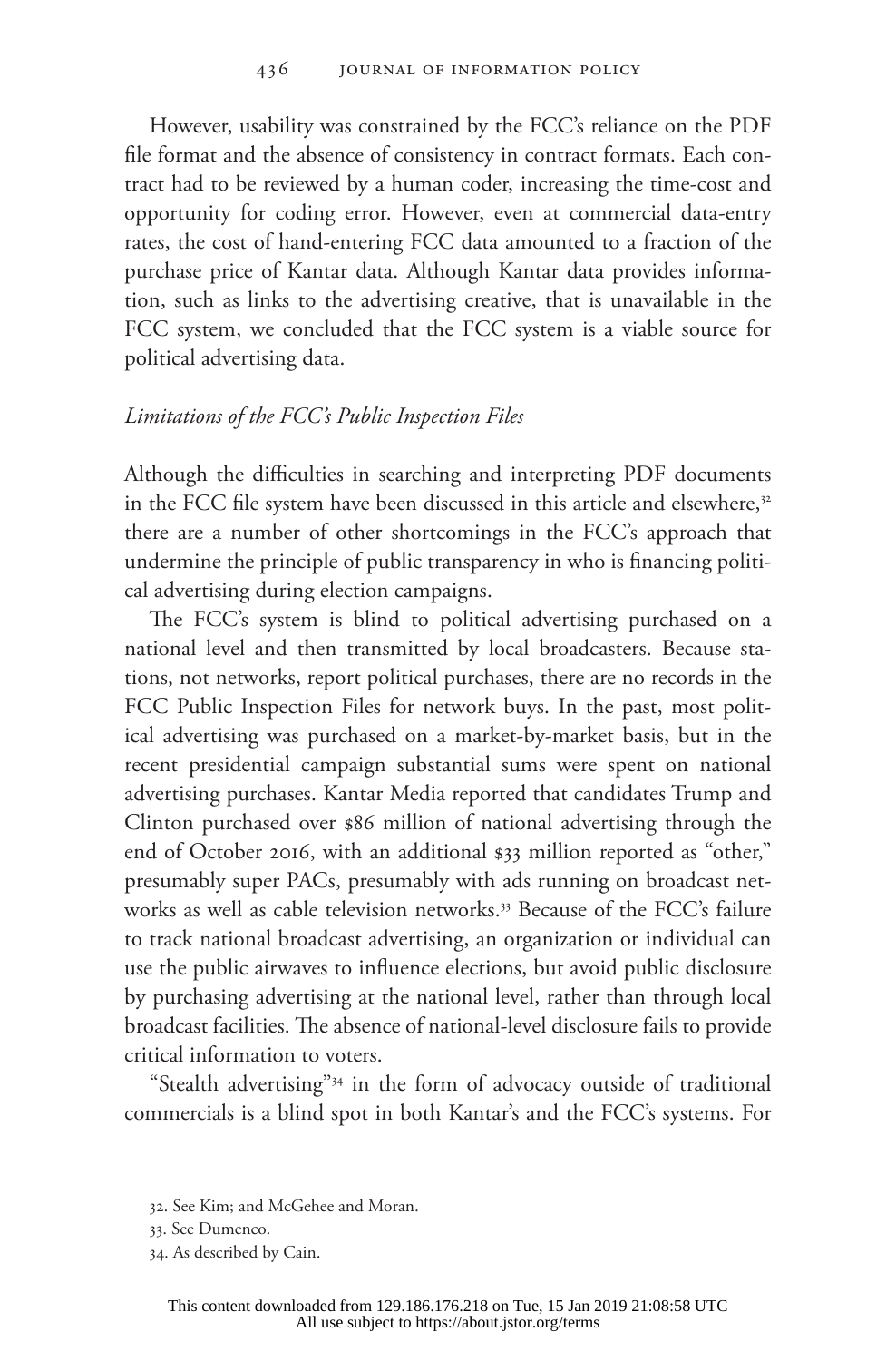example, in 2004 Sinclair Broadcasting scheduled the anti-John Kerry biopic "Stolen Honor" to air on its television stations across the United States two weeks before the election.<sup>35</sup> Although the FCC refused to take action, $36$  the negative publicity generated by Sinclair's plan resulted in the station airing only parts of the biopic along with some pro-Kerry material to satisfy the equal opportunities provision of Section 315 of the Communications Act. Nonetheless, this example illustrates the importance of accurate disclosure and easy access to the FCC's file system so that researchers and the public can effectively track political ad spending.

A third limitation of the FCC data is the absence of digital advertising data. The FCC has limited jurisdiction over digital advertising, which is heavily used by political campaigns.<sup>37</sup> The media planning firm ZenithOptimedia claims that 2016 was the last in which television advertising spending on behalf of all advertisers exceeded digital advertising spending. Spending on digital products such as video, display, mobile, and search by all US advertisers overall outpaced television spending in 2017, and the trend is expected to continue.<sup>38</sup> The FCC is jurisdictionally blind to the digital flow of advertising that goes to websites, mobile telecommunications devices, as well as billboards and other forms of paid messages that go from sources to the electorate, because it is beyond the agency's scope of authority. For now, it is up to individual media organizations to disclose the sources of political advertising, such as the Facebook/Instagram plan announced in 2018 to provide an application program interface (API) for researchers and public interest groups to monitor ads tagged as "political."39

## Practical Implications for Researchers: FCC versus Kantar Data via the Wesleyan Media Project

Kantar-based data available through the Wesleyan Media Project provides multiple advantages for researchers over the FCC-derived for FEC-based data. The Kantar data is at the level of the individual spot, and unlike FCC or FEC data, each data line links to an online collection of advertising creative. In addition, Wesleyan Media Project summarizes the rhetorical

<sup>35.</sup> See Rutenberg.

<sup>36.</sup> See NBC News.

<sup>37.</sup> For a review of digital advertising in recent elections, see Franklin, Ridout, and Franz.

<sup>38.</sup> See Ad Age Datacenter.

<sup>39.</sup> https://newsroom.fb.com/news/2018/05/q-and-a-on-ads-transparency/.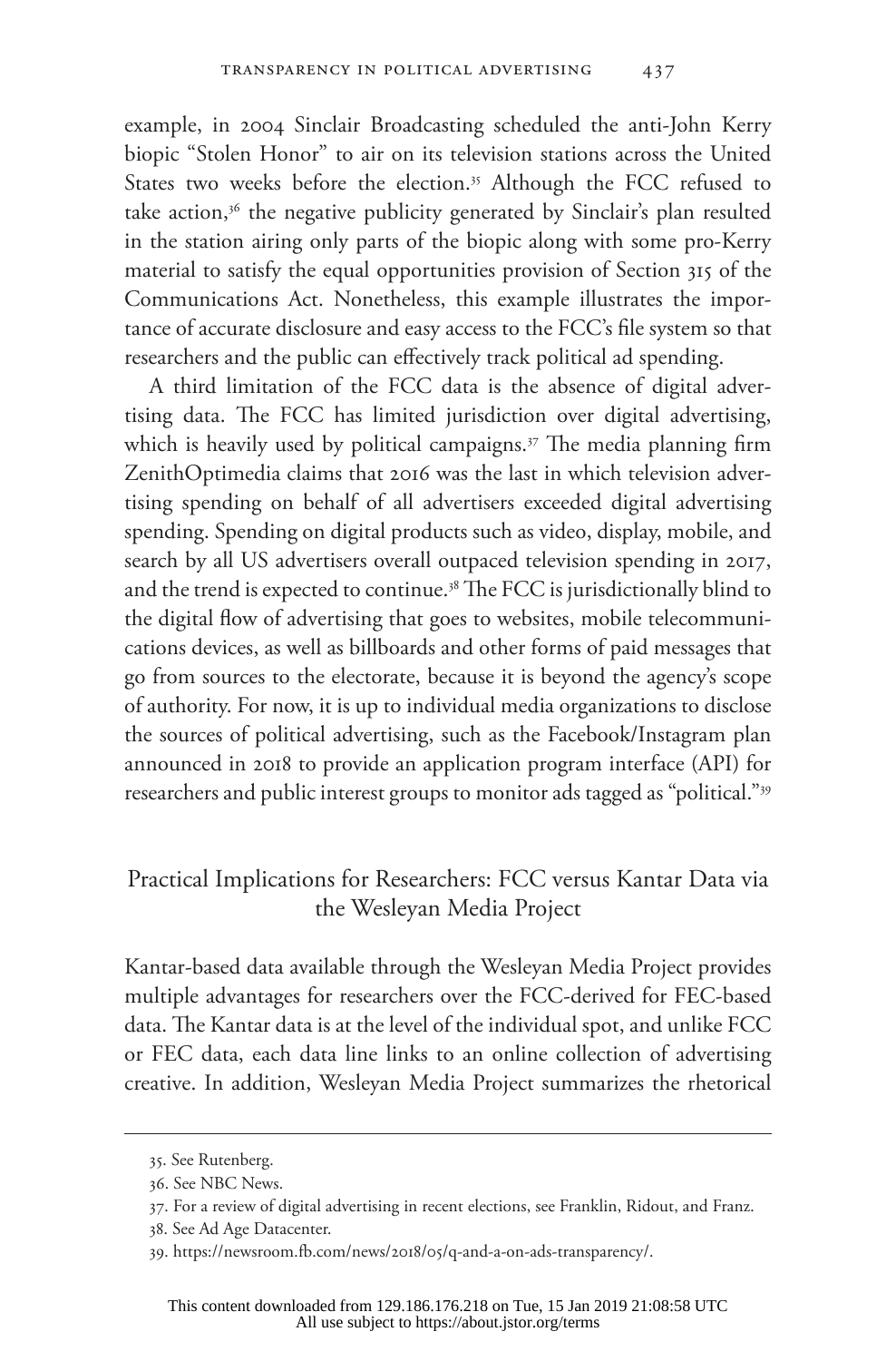approach of the spot: positive, negative, or comparative.40 The cost of accessing Kantar data via the Wesleyan Media Project is minimal at \$20 per data set.<sup>41</sup>

However, there are two salient limitations to Kantar data via the Wesleyan Media Project: timeliness and transparency. The Wesleyan Media Project releases data from Kantar after the conclusion of the following election cycle. Thus, advertising data from US Senate and House races are available following a two-year lag, the presidency are released after a four-year lag. If timeliness is a factor in a research program, the delayed availability of Kantar data via the Wesleyan Media Project may be a hindrance. The second limitation is the absence of disclosure by Kantar of its data collection methods. Kantar does not publish its methods for collecting data, nor their procedures for coding the source of the advertising.42 If transparency of data collection methods is of value, then the absence of detail on Kantar-based data may be a limitation.

#### *Methodological Limitations*

This project took advantage of the extensive political advertising activity that accompanied the 2016 Iowa Presidential Caucuses. The broadcast television stations in the Des Moines media market are experienced in handling the advertising-saturated political campaigns, and thus may be more compliant to FCC regulations than stations in markets where political advertising is less lucrative. Thus, the scale of advertising activities in the Des Moines media market may limit generalizability to other markets and campaigns.

We did not measure inter-coder reliability for this project, nor does Kantar report inter-coder reliability. Nor was there a mechanism to certify each FCC-derived entry. However, given the consonance between the two data sets, coder error seems to be a minor issue.

Our data collection ended a few days following the Iowa Caucuses. It is probable that ending the data collection at that time resulted in missing cancellation notices that were filed later with the FCC. Additionally, FCC rules are inconsistent in specifying the duty of stations to notify the FCC

<sup>40.</sup> See Fowler.

<sup>41.</sup> See Wesleyan Media Project.

<sup>42.</sup> Kantar Media is not alone in its reluctance to disclose its methods. None of the advertising monitoring firms listed earlier (Media Monitors, Echelon Insights, Advertising Analytics) publish their data collection methods.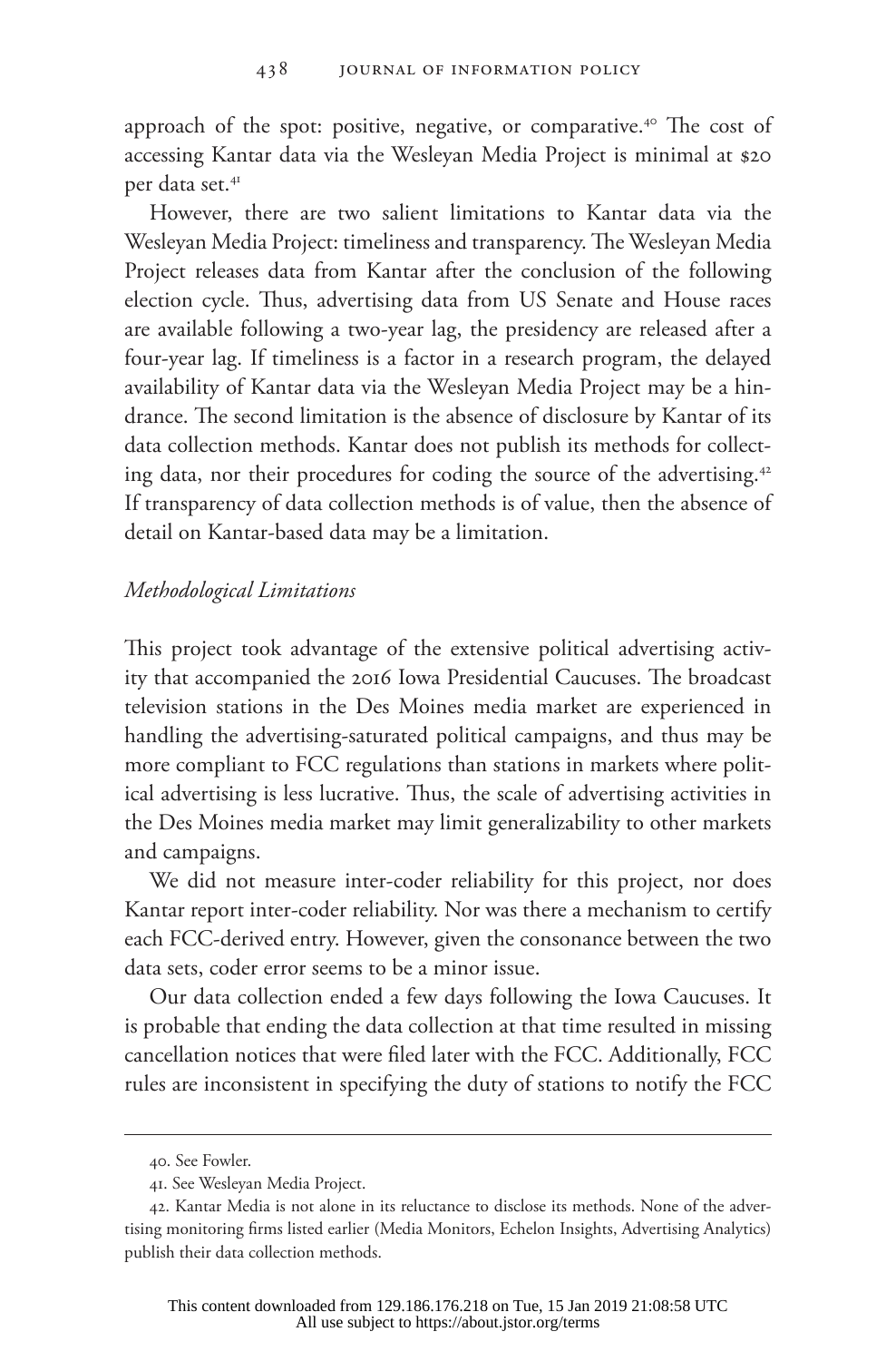of cancellations, allowing stations to provide only the name of a contact person in lieu of cancellation notifications. It is possible that the absence of cancellation notices was the reason for the largest gap between FCCderived data and Kantar reporting in this study, advertising for candidate Marco Rubio. Contracts in the FCC-derived database indicated the purchase of over 3300 ads for Marco Rubio, whereas Kantar reported the runs of 1802 ads. In any case, the inclusion of cancellation notices filed after the end of the data collection would have served to increase the correlation between the FCC and Kantar's monitoring data.

Finally, the viability of the FCC system for political advertising data from radio stations, cable systems, and other distribution mechanisms was not explored in this study, and is a question for the future.

### Conclusion

This research set out to explore the usability and validity of the FCC's Public Inspection File system as a source of political advertising data for information policy researchers, public interest groups, and others who are interested in knowing who is purchasing political advertising and how much they are spending. The FCC files are somewhat accessible, and the data derived from the FCC files match well to Kantar's station surveillance system.

The work done by broadcasters to upload contracts is not matched by the FCC system's use by researchers. As evidenced by the stream of research that references Kantar data, researchers want information on the source and quantity of political advertising. But with few exceptions, researchers have not accessed the FCC material. The FCC's failure to track national-level advertising, and its insistence on uploads of non-machine-readable documents, adds unnecessary opacity to the goal of transparency in the political use of national airwaves.

#### bibliography

- Ad Age Datacenter. "ZenithOptimedia." 2018. Accessed July 14, 2018. http://adage.com/ datacenter/datapopup.php?article\_id=313790.
- Adock, R., and D. Collier. "Measurement Validity: A Shared Standard for Qualitative and Quantitative Research." *American Political Science Review* 95, no. 3 (2001): 529–46. doi:10.1017/S0003055401003100.

Austin v. Michigan Chamber of Commerce, 494 U.S. 652 (1990).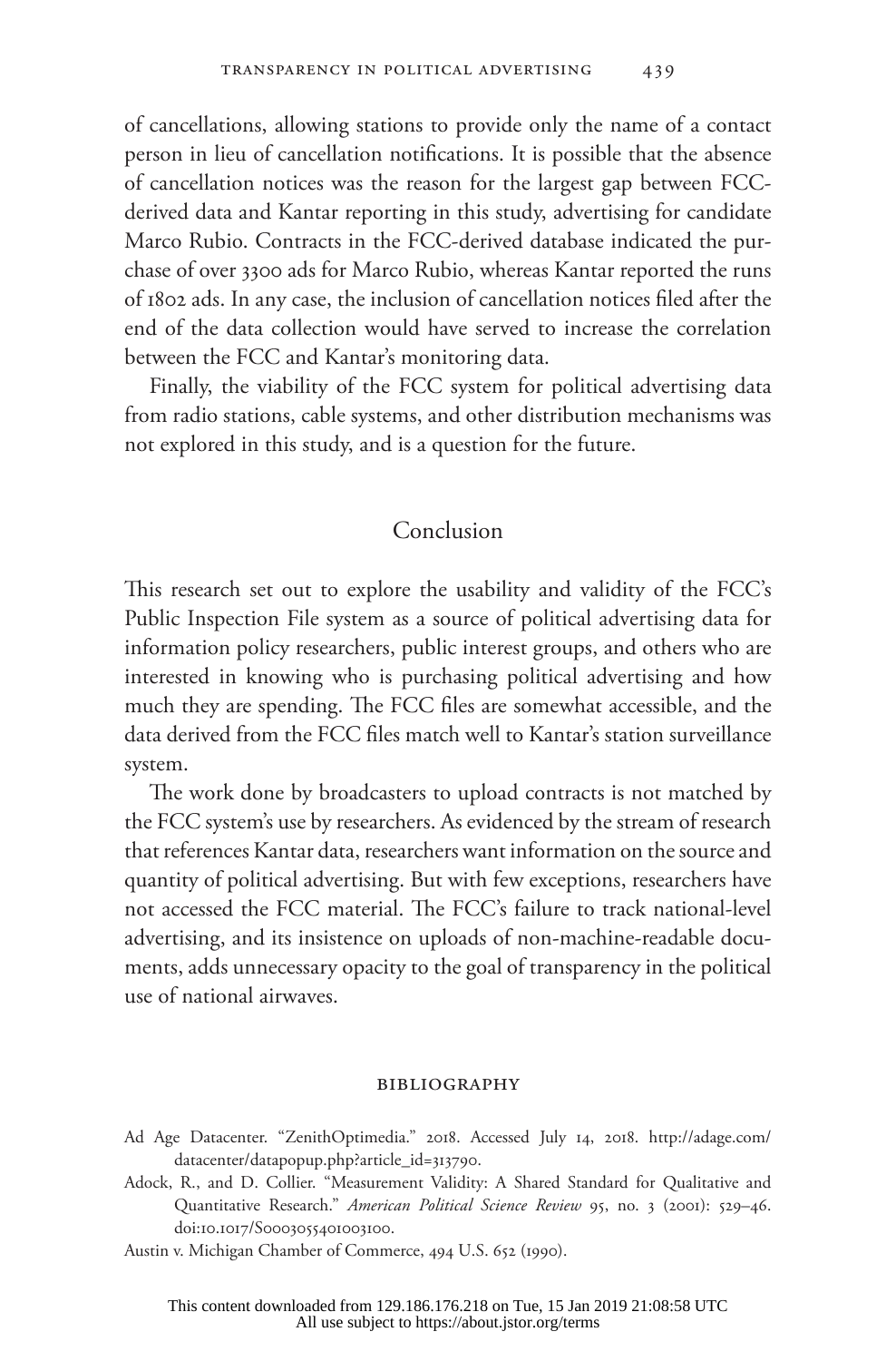- Blevins, J. L. "Political Economy of Corporate Power and Free Speech in the United States." *Media Watch* 5, no. 2 (2014): 209–22. doi:10.15655/mw/2014/v5i2/53683.
- Buckley v. Valeo, 424 U.S. 1 (1976).
- Cain, R. M. "Embedded Advertising on Television: Disclosure, Deception, and Free Speech Rights." *Journal of Public Policy & Marketing* 30, no. 2 (2011): 226–38. doi:10.1509/ jppm.30.2.226.
- Center for Responsive Politics. "Behind the Candidates: Campaign Committees and Outside Groups." 2016. [OpenSecrets.org.](www.OpenSecrets.org) Accessed May 19, 2018. [https://www.opensecrets.org/](https://www.opensecrets.org/pres16/outside-groups) [pres16/outside-groups.](https://www.opensecrets.org/pres16/outside-groups)
- Citizens United v. FEC, 130 S. Ct. 876 (2010).
- Communications Act of 1934, 48 Pub. L. No. 73–416, 1064 Stat. (1934).
- Davis, J. J. *Advertising Research: Theory and Practice*. Upper Saddle River: Prentice-Hall, 1997.
- Dumenco, S. "State-by-State Map: How the Clinton and Trump Camps Spent \$595 Million on TV, Radio Ads." October 28, 2016. Accessed May 19, 2018. [http://adage.com/article/](http://adage.com/article/campaign-trail/how-clinton-trump-camps-spent-595-million-TV-radio/306496/) [campaign-trail/how-clinton-trump-camps-spent-595-million-TV-radio/306496/.](http://adage.com/article/campaign-trail/how-clinton-trump-camps-spent-595-million-TV-radio/306496/)
- Federal Communications Commission. "About Public Inspection Files." 2017. Accessed May 19, 2018. https://publicfiles.fcc.gov/about-station-profiles/.

Federal Communications Commission. "Public Inspection File Demo." 2012, September 29, 2017. Accessed May 19, 2018. https://www.fcc.gov/general/public-inspection-file.

- Federal Election Campaign Act, 2 U.S.C., Pub. L. No. 92-225, 86 Stat. 3 Stat. (1971).
- Federal Election Commission. "Purposes of Disbursement." 2018. Accessed July 14, 2018. https:// www.fec.gov/help-candidates-and-committees/purposes-disbursement/.
- Fowler, E. F. "Political Advertising." In *Emerging Trends in the Social and Behavioral Sciences: An Interdisciplinary, Searchable and Linkable Resource*, edited by R. Scott, and S. Kosslyn. Hoboken: John Wiley and Sons. doi:10.1002/9781118900772.etrds0252.
- Fowler, E. F., M. M. Franz, and T. N. Ridout. *Political Advertising in the United States*. Boulder, CO: Westview Press, 2016.
- Franklin, E. F, T. Ridout, and M. M. Franz. "Political Advertising in 2016: The Presidential Election as Outlier?" *The Forum* 14, no. 4 (2016): 445–69. doi:10.1515/for-2016-0040.
- Hernnson, P. *Congressional Elections: Campaigning at Home and in Washington*. 4th ed. Washington: CQ Press, 2004.
- Hopp, T., and C. J. Vargo. "Does Negative Campaign Advertising Stimulate Uncivil Communication on Social Media? Measuring Audience Response Using Big Data." *Computers in Human Behavior* 68 (March 2017): 368–77. doi:10.1016/j.chb.2016.11.034.
- Kim, S. R. "Gaping Holes, Confusion Mar FCC's Data on Political Ad Buys." 2017. Accessed May 19, 2018. [https://www.opensecrets.org/news/2016/09/](https://www.opensecrets.org/news/2016/09/gaping-holes-confusion-mar-fccs-data-on-political-ad-buys/) [gaping-holes-confusion-mar-fccs-data-on-political-ad-buys/.](https://www.opensecrets.org/news/2016/09/gaping-holes-confusion-mar-fccs-data-on-political-ad-buys/)
- Levi, L. "Plan B for Campaign-Finance Reform: Can the FCC Help Save American Politics after Citizens United?" *Catholic University Law Review* 61 (2011): 97.
- Levitt, J. "Confronting the Impact of "Citizens United." *Yale Law & Policy Review* 29, no. 1 (2010): 217–34.
- McConnell v. FEC, 540 U.S. 39 (2003).
- McGehee, M., and R. E. Moran. "Who's Behind That Political Ad? The FCC's Online Political Files and Failures in Sponsorship Identification Regulation." 2016. Accessed May 19, 2018. http://www.campaignlegalcenter.org/document/whos-behind-political-ad.
- Moshary, S. "Price Discrimination Across PACs and the Consequences of Political Advertising Regulation." PhD, Massachusetts Institute of Technology, 2015. Accessed May 19, 2018. https://dspace.mit.edu/handle/1721.1/101516.